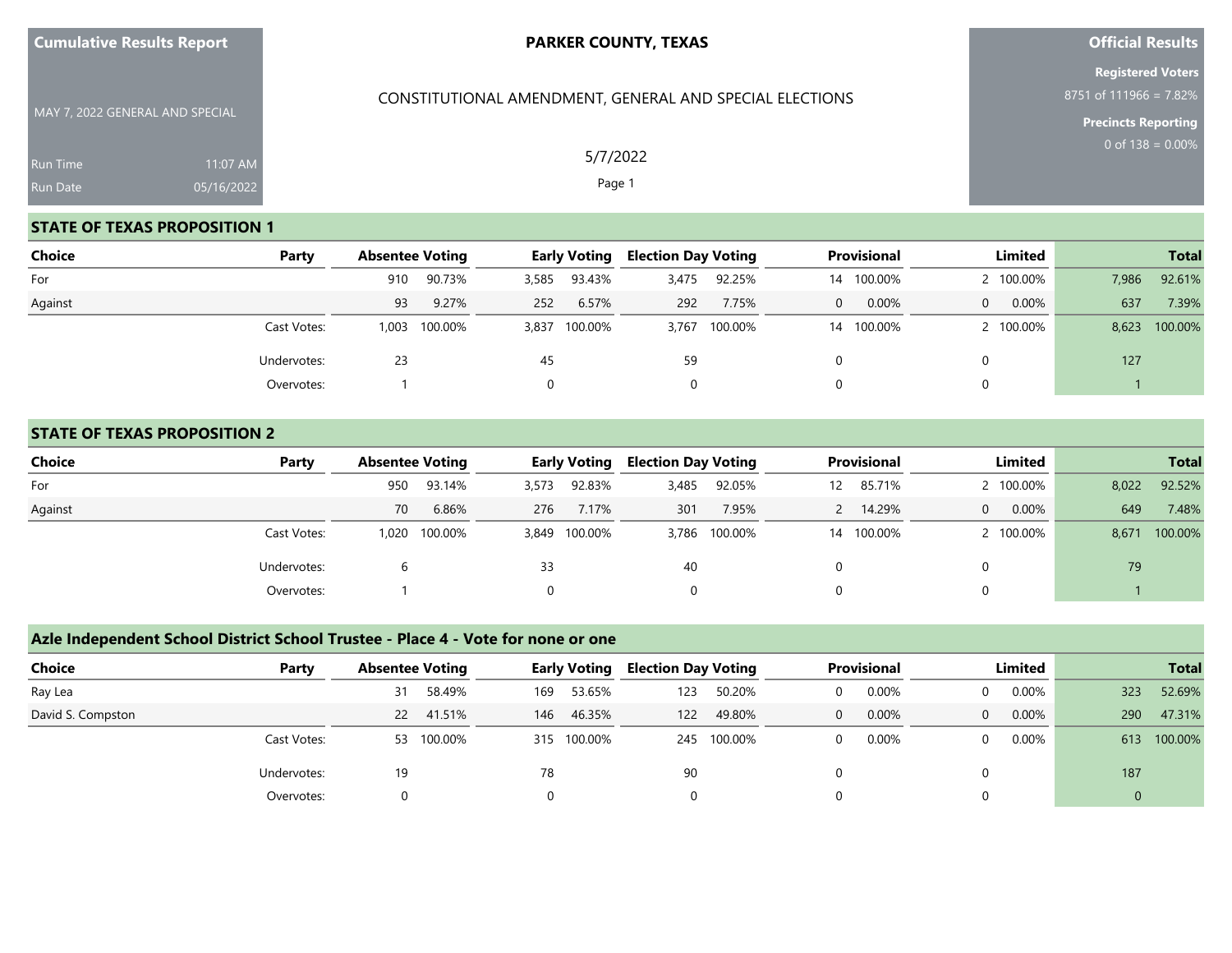| <b>Cumulative Results Report</b> |                        | <b>PARKER COUNTY, TEXAS</b>                             | <b>Official Results</b>                                                          |
|----------------------------------|------------------------|---------------------------------------------------------|----------------------------------------------------------------------------------|
| MAY 7, 2022 GENERAL AND SPECIAL  |                        | CONSTITUTIONAL AMENDMENT, GENERAL AND SPECIAL ELECTIONS | <b>Registered Voters</b><br>8751 of 111966 = 7.82%<br><b>Precincts Reporting</b> |
| Run Time<br>Run Date             | 11:07 AM<br>05/16/2022 | 5/7/2022<br>Page 2                                      | 0 of $138 = 0.00\%$                                                              |

#### **Azle Independent School District School Trustee - Place 5 - Vote for none or one**

| Choice<br>Party |  | <b>Absentee Voting</b> |     | <b>Early Voting</b> |     | <b>Election Day Voting</b> |  | Provisional |  | Limited  |     | <b>Total</b> |                |  |
|-----------------|--|------------------------|-----|---------------------|-----|----------------------------|--|-------------|--|----------|-----|--------------|----------------|--|
| Jeremy May      |  | 50 100.00%             | 281 | 100.00%             | 229 | 100.00%                    |  | 0.00%       |  | $0.00\%$ |     | 560 100.00%  |                |  |
| Cast Votes:     |  | 50 100.00%             | 281 | 100.00%             | 229 | 100.00%                    |  | $0.00\%$    |  | 0.00%    |     | 560 100.00%  |                |  |
| Undervotes:     |  |                        | 112 |                     | 106 |                            |  |             |  |          | 240 |              |                |  |
| Overvotes:      |  |                        |     |                     |     |                            |  |             |  |          |     |              | $\overline{0}$ |  |

## **Azle Independent School District School Trustee - Place 6 - Vote for none or one**

| Choice           | Party       |    | <b>Absentee Voting</b> |     | <b>Early Voting</b> | <b>Election Day Voting</b> |             | <b>Provisional</b> |       | Limited  |          |     | <b>Total</b> |
|------------------|-------------|----|------------------------|-----|---------------------|----------------------------|-------------|--------------------|-------|----------|----------|-----|--------------|
| <b>Bill Lane</b> |             |    | 50 100.00%             |     | 283 100.00%         |                            | 220 100.00% | $\Omega$           | 0.00% | $\Omega$ | $0.00\%$ | 553 | 100.00%      |
|                  | Cast Votes: |    | 50 100.00%             |     | 283 100.00%         |                            | 220 100.00% |                    | 0.00% | $\Omega$ | 0.00%    | 553 | 100.00%      |
|                  | Undervotes: | 22 |                        | 110 |                     | 115                        |             |                    |       |          |          | 247 |              |
|                  | Overvotes:  |    |                        |     |                     |                            |             |                    |       |          |          |     |              |

## **Azle Independent School District School Trustee - Place 7 - Vote for none or one**

| Choice             | Party       | <b>Absentee Voting</b> | <b>Early Voting</b> | <b>Election Day Voting</b> | Provisional | Limited | <b>Total</b>   |
|--------------------|-------------|------------------------|---------------------|----------------------------|-------------|---------|----------------|
| Jeffrey A. Edwards |             | 50 100.00%             | 283 100.00%         | 224 100.00%                | 0.00%       | 0.00%   | 100.00%<br>557 |
|                    | Cast Votes: | 50 100.00%             | 283 100.00%         | 224 100.00%                | $0.00\%$    | 0.00%   | 100.00%<br>557 |
|                    | Undervotes: | 22                     | 110                 | 111                        |             |         | 243            |
|                    | Overvotes:  |                        |                     |                            |             |         |                |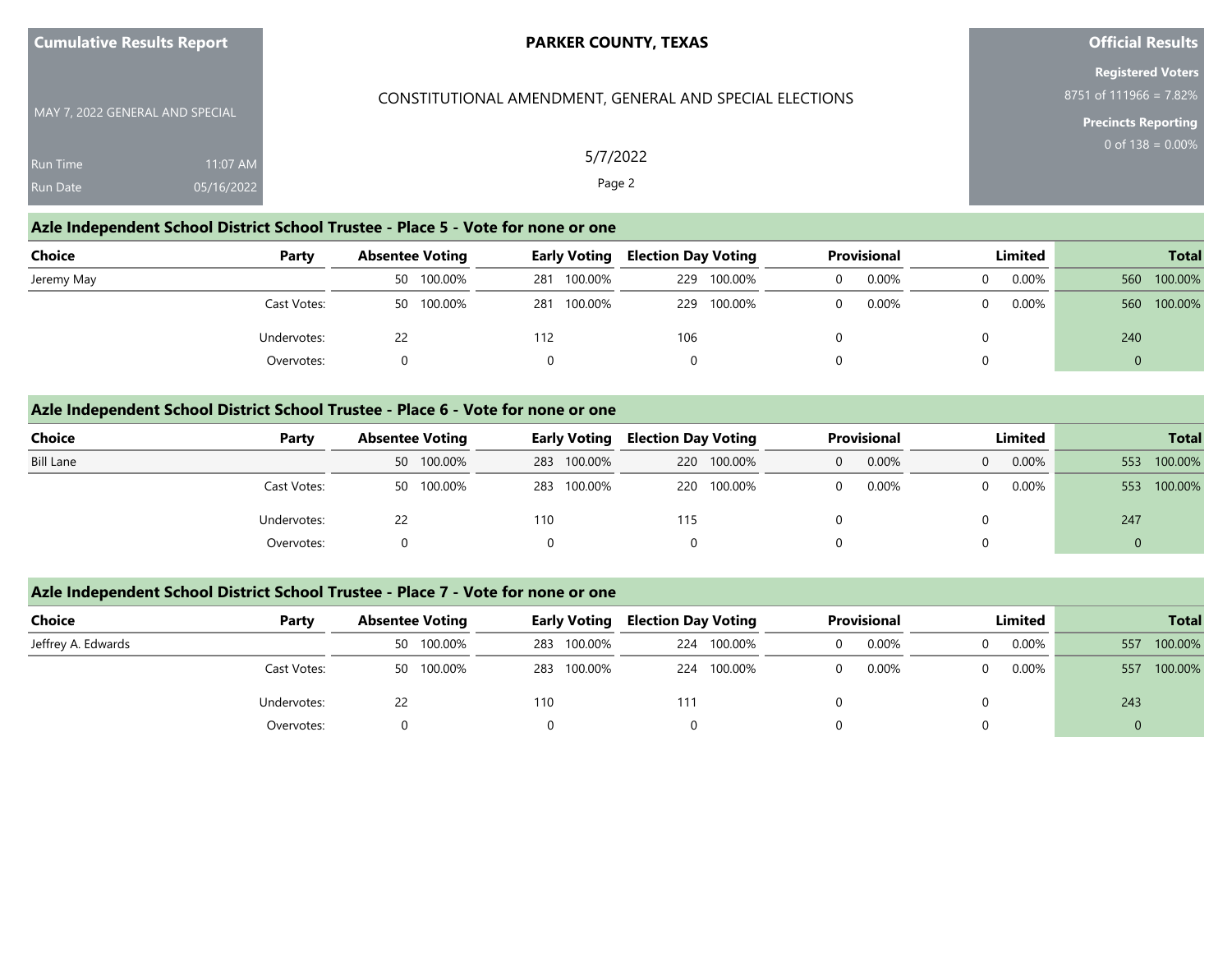| <b>Cumulative Results Report</b> |  |  |  |  |  |  |
|----------------------------------|--|--|--|--|--|--|
|----------------------------------|--|--|--|--|--|--|

**Official Results**

**Registered Voters** 8751 of 111966 = 7.82%

**Precincts Reporting**

| MAY 7, 2022 GENERAL AND SPECIAL |            |
|---------------------------------|------------|
| <b>Run Time</b>                 | $11:07$ AM |
| <b>Run Date</b>                 | 05/16/2022 |

## CONSTITUTIONAL AMENDMENT, GENERAL AND SPECIAL ELECTIONS

5/7/2022 Page 3

## **Walnut Creek Special Utility District Directors - Vote for none, one, two or three**

| Choice              | Party       | <b>Absentee Voting</b> |           |     | <b>Early Voting</b> | <b>Election Day Voting</b> |         |                | Provisional |                | Limited  |              | <b>Total</b> |
|---------------------|-------------|------------------------|-----------|-----|---------------------|----------------------------|---------|----------------|-------------|----------------|----------|--------------|--------------|
| Rene Esteves        |             |                        | 12 11.76% | 45  | 8.79%               | 29                         | 7.69%   | $\overline{0}$ | $0.00\%$    | $\overline{0}$ | 0.00%    | 86           | 8.68%        |
| Candice Chandler    |             | 15                     | 14.71%    | 58  | 11.33%              | 47                         | 12.47%  | 0              | $0.00\%$    | $\mathbf{0}$   | $0.00\%$ | 120          | 12.11%       |
| Michael Gilley      |             | 23                     | 22.55%    | 130 | 25.39%              | 84                         | 22.28%  | $\overline{0}$ | $0.00\%$    | $\overline{0}$ | 0.00%    | 237          | 23.92%       |
| Jeff Carter         |             | 8                      | 7.84%     | 55  | 10.74%              | 51                         | 13.53%  | 0              | $0.00\%$    | $\mathbf{0}$   | $0.00\%$ | 114          | 11.50%       |
| Frank Henderson     |             | 10                     | 9.80%     | 66  | 12.89%              | 55                         | 14.59%  | $\overline{0}$ | 0.00%       | $\overline{0}$ | $0.00\%$ | 131          | 13.22%       |
| Jim Cox             |             | 11                     | 10.78%    | 77  | 15.04%              | 47                         | 12.47%  | $\Omega$       | $0.00\%$    | $\overline{0}$ | $0.00\%$ | 135          | 13.62%       |
| <b>Beth Correll</b> |             | 23                     | 22.55%    | 81  | 15.82%              | 64                         | 16.98%  | $\overline{0}$ | $0.00\%$    | $\overline{0}$ | 0.00%    | 168          | 16.95%       |
|                     | Cast Votes: | 102                    | 100.00%   |     | 512 100.00%         | 377                        | 100.00% | 0              | $0.00\%$    | $\mathbf{0}$   | 0.00%    | 991          | 100.00%      |
|                     | Undervotes: | 75                     |           | 349 |                     | 337                        |         | $\Omega$       |             |                |          | 761          |              |
|                     | Overvotes:  | 0                      |           | 0   |                     | 0                          |         | $\Omega$       |             |                |          | $\mathbf{0}$ |              |

## **City of Aledo Mayor - Vote for none or one**

| Choice       | Party       |   | <b>Absentee Voting</b> |     | <b>Early Voting</b> |     | <b>Election Day Voting</b> |  | Provisional |          | Limited |     | <b>Total</b> |
|--------------|-------------|---|------------------------|-----|---------------------|-----|----------------------------|--|-------------|----------|---------|-----|--------------|
| Nick Stanley |             | 8 | 72.73%                 | 132 | 59.73%              | 114 | 58.16%                     |  | 0.00%       |          | 0.00%   | 254 | 59.35%       |
| Shane Davis  |             |   | 3 27.27%               | 89  | 40.27%              | 82  | 41.84%                     |  | $0.00\%$    | $\Omega$ | 0.00%   | 174 | 40.65%       |
|              | Cast Votes: |   | 100.00%                | 221 | 100.00%             |     | 196 100.00%                |  | 0.00%       |          | 0.00%   | 428 | 100.00%      |
|              | Undervotes: |   |                        |     |                     |     |                            |  |             |          |         |     |              |
|              | Overvotes:  | 0 |                        |     |                     |     |                            |  |             |          |         |     |              |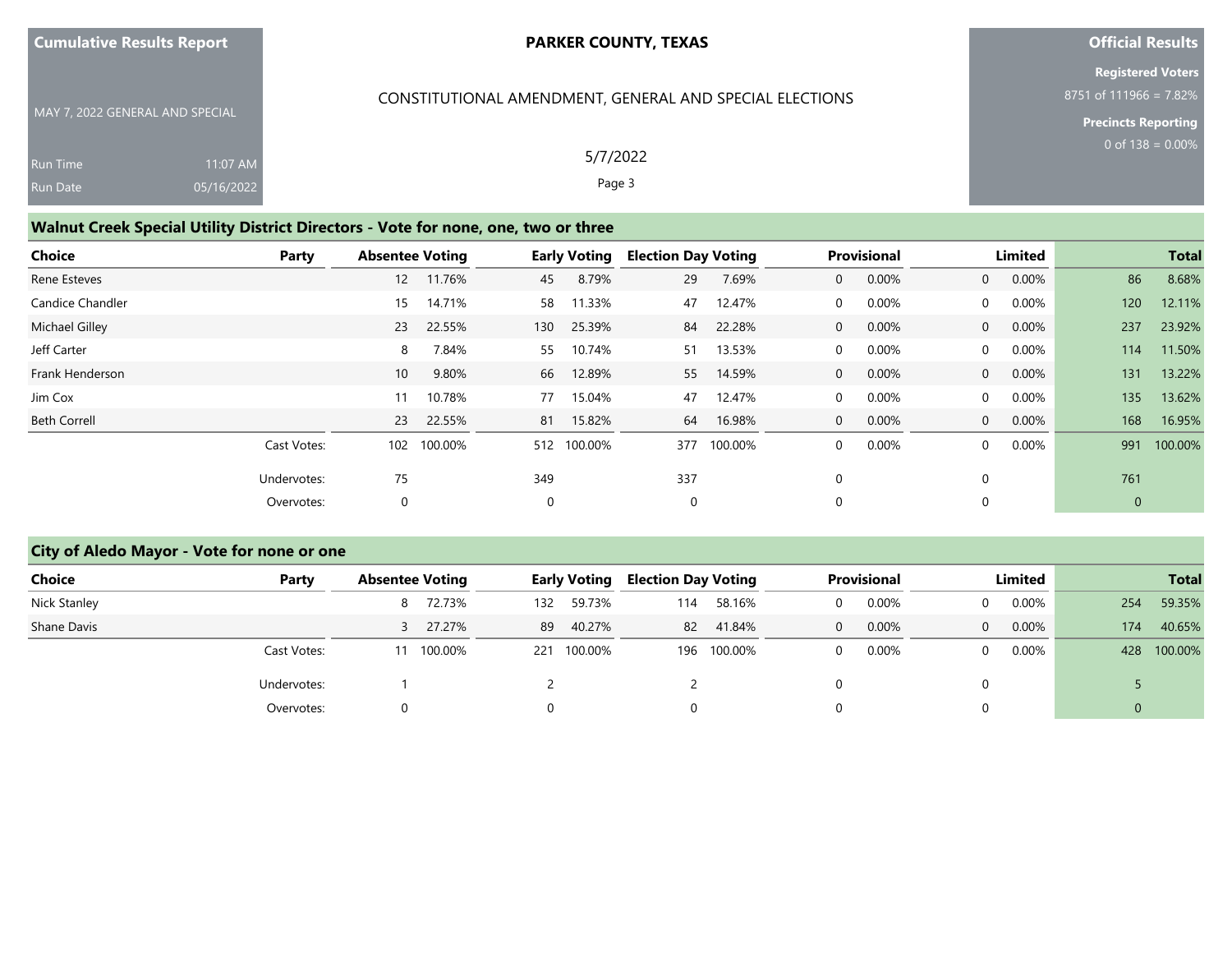| <b>Cumulative Results Report</b> |  |  |
|----------------------------------|--|--|
|----------------------------------|--|--|

## **Official Results**

**Registered Voters** 8751 of 111966 = 7.82%

**Precincts Reporting**

| MAY 7, 2022 GENERAL AND SPECIAL |            |  |
|---------------------------------|------------|--|
| <b>Run Time</b>                 | $11:07$ AM |  |
| Run Date                        | 05/16/2022 |  |

CONSTITUTIONAL AMENDMENT, GENERAL AND SPECIAL ELECTIONS

5/7/2022 Page 4

#### **City of Aledo Councilmember Place 2 - Vote for none or one**

| Choice                  | Party             | <b>Absentee Voting</b> | <b>Early Voting</b> | <b>Election Day Voting</b> | <b>Provisional</b> | <b>Limited</b>    | <b>Total</b>     |
|-------------------------|-------------------|------------------------|---------------------|----------------------------|--------------------|-------------------|------------------|
| Tiffany Reed-Villarreal |                   | 5 45.45%               | 41.50%<br>83        | 52.51%<br>94               | 0.00%              | $0.00\%$<br>0     | 46.67%<br>182    |
| Christian Pearson       |                   | 6 54.55%               | 58.50%<br>117       | 47.49%<br>85               | 0.00%              | 0.00%<br>$\Omega$ | 53.33%<br>208    |
|                         | Cast Votes:       | 100.00%                | 200 100.00%         | 100.00%<br>179             | 0.00%              | 0.00%<br>0        | 100.00%<br>390   |
|                         | 23<br>Undervotes: |                        |                     | 19                         |                    | 0                 | 43               |
|                         | Overvotes:        |                        |                     | 0                          |                    | 0                 | $\boldsymbol{0}$ |

#### **City of Aledo Councilmember Place 4 - Vote for none or one**

| Choice          | Party       | <b>Absentee Voting</b> | <b>Early Voting</b> | <b>Election Day Voting</b> | <b>Provisional</b> | Limited              | <b>Total</b>     |
|-----------------|-------------|------------------------|---------------------|----------------------------|--------------------|----------------------|------------------|
| Nelson T. Rowls |             | 10 100.00%             | 175 100.00%         | 165 100.00%                | 0.00%              | $0.00\%$<br>$\Omega$ | 100.00%<br>350   |
|                 | Cast Votes: | 10 100.00%             | 175 100.00%         | 165 100.00%                | 0.00%              | 0.00%<br>$\Omega$    | 100.00%<br>350 L |
|                 | Undervotes: |                        | 48                  | 33                         |                    |                      | 83               |
|                 | Overvotes:  |                        |                     |                            |                    |                      |                  |

#### **Springtown Independent School District Board of Trustees - Place 1 - Vote for none or one**

| <b>Choice</b>     | Party                     | <b>Absentee Voting</b> | <b>Early Voting</b> | <b>Provisional</b><br><b>Election Day Voting</b> |       | <b>Limited</b> | <b>Total</b>   |
|-------------------|---------------------------|------------------------|---------------------|--------------------------------------------------|-------|----------------|----------------|
| <b>Rick Beall</b> |                           | 46 100.00%             | 100.00%<br>337      | 305 100.00%                                      | 0.00% | $0.00\%$<br>0  | 100.00%<br>688 |
|                   | Cast Votes:<br>46 100.00% |                        | 100.00%<br>337      | 305 100.00%                                      | 0.00% | $0.00\%$<br>0  | 100.00%<br>688 |
|                   | Undervotes:               | 37                     | 135                 | 129                                              |       |                | 301            |
|                   | Overvotes:                |                        |                     |                                                  |       |                | U              |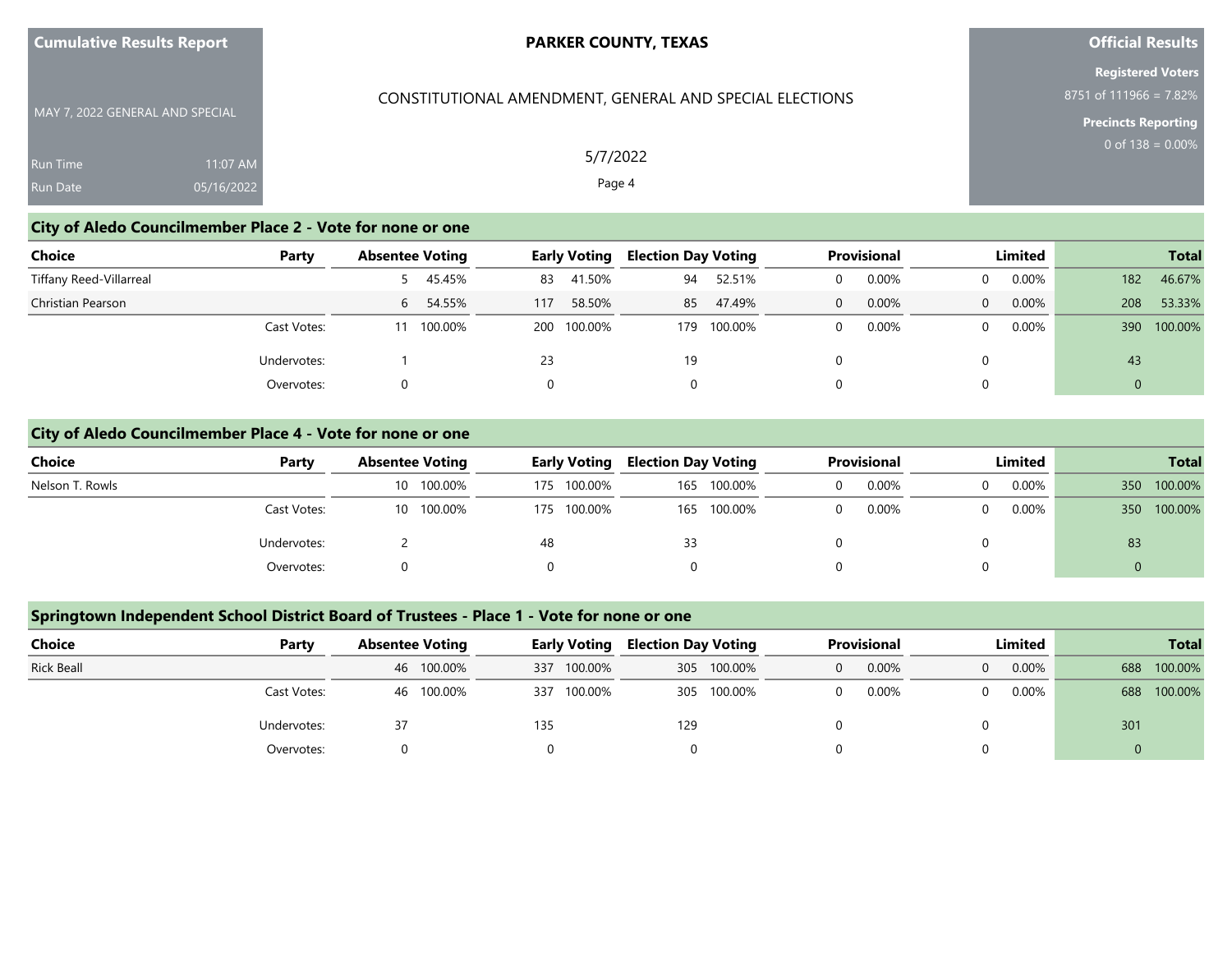| <b>Cumulative Results Report</b> |  |  |
|----------------------------------|--|--|
|----------------------------------|--|--|

## **Official Results**

**Registered Voters** 8751 of 111966 = 7.82%

> **Precincts Reporting** 0 of  $138 = 0.00\%$

MAY 7, 2022 GENERAL AND SPECIAL Run Time Run Date 11:07 AM 05/16/2022

5/7/2022

CONSTITUTIONAL AMENDMENT, GENERAL AND SPECIAL ELECTIONS

Page 5

## **Springtown Independent School District Board of Trustees - Place 2 - Vote for none or one**

| Choice<br>Party |    | <b>Absentee Voting</b> |     | <b>Early Voting</b> |     | <b>Election Day Voting</b> |          | <b>Provisional</b> |          | Limited  |     | <b>Total</b> |
|-----------------|----|------------------------|-----|---------------------|-----|----------------------------|----------|--------------------|----------|----------|-----|--------------|
| Chad Tedder     | 28 | 50.00%                 | 161 | 43.28%              | 156 | 45.22%                     | $\Omega$ | 0.00%              | 0        | $0.00\%$ | 345 | 44.63%       |
| Damon Liles     | 28 | 50.00%                 | 211 | 56.72%              | 189 | 54.78%                     | $\Omega$ | 0.00%              | $\Omega$ | 0.00%    | 428 | 55.37%       |
| Cast Votes:     |    | 56 100.00%             |     | 372 100.00%         | 345 | 100.00%                    |          | 0.00%              | 0        | $0.00\%$ | 773 | 100.00%      |
| Undervotes:     | 27 |                        | 100 |                     | 89  |                            |          |                    |          |          | 216 |              |
| Overvotes:      |    |                        | 0   |                     | 0   |                            |          |                    | 0        |          | 0   |              |

#### **Springtown Independent School District Board of Trustees - Place 3 - Vote for none or one**

| Choice     | Party                                    | <b>Absentee Voting</b> | <b>Early Voting</b> | <b>Election Day Voting</b> | <b>Provisional</b> | Limited           | <b>Total</b>   |
|------------|------------------------------------------|------------------------|---------------------|----------------------------|--------------------|-------------------|----------------|
| Jay Grubis |                                          | 50 100.00%             | 100.00%<br>353      | 306 100.00%                | 0.00%              | 0.00%<br>$\Omega$ | 100.00%<br>709 |
|            | 50 100.00%<br>353 100.00%<br>Cast Votes: |                        | 306 100.00%         | 0.00%                      | 0.00%<br>$\Omega$  | 100.00%<br>709    |                |
|            | Undervotes:                              | 33                     | 119                 | 128                        |                    |                   | 280            |
|            | Overvotes:                               |                        |                     | 0                          |                    |                   |                |

#### **Town of Annetta City Council, Place 1 - Vote for none or one**

| Choice      | Party       | <b>Absentee Voting</b> |     | <b>Early Voting</b> | <b>Election Day Voting</b> |         | <b>Provisional</b> |       |          | Limited  |     | <b>Total</b> |
|-------------|-------------|------------------------|-----|---------------------|----------------------------|---------|--------------------|-------|----------|----------|-----|--------------|
| Tim Pierce  |             | 30.77%                 | 40  | 28.99%              | 63                         | 41.45%  |                    | 0.00% | $\Omega$ | 0.00%    | 107 | 35.31%       |
| Shane Mudge |             | 69.23%                 | 98  | 71.01%              | 89                         | 58.55%  |                    | 0.00% | 0        | $0.00\%$ | 196 | 64.69%       |
|             | Cast Votes: | 100.00%<br>13          | 138 | 100.00%             | 152                        | 100.00% |                    | 0.00% | 0        | 0.00%    | 303 | 100.00%      |
|             | Undervotes: |                        | 18  |                     |                            |         |                    |       | 0        |          | 33  |              |
|             | Overvotes:  |                        | 0   |                     |                            |         | 0                  |       | ν        |          |     |              |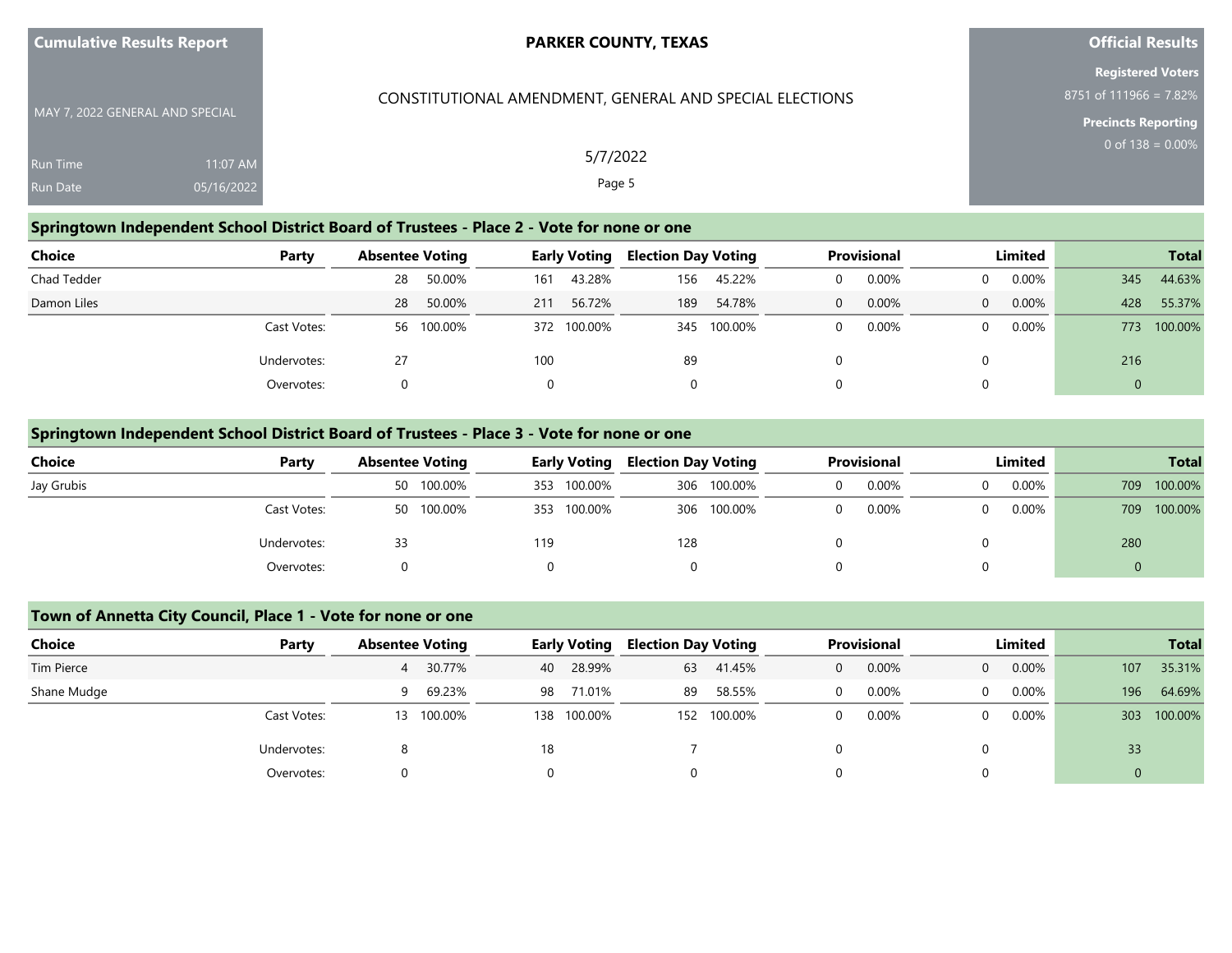| <b>Cumulative Results Report</b> |  |  |
|----------------------------------|--|--|
|----------------------------------|--|--|

## **Official Results**

**Registered Voters** 8751 of 111966 = 7.82%

**Precincts Reporting**

MAY 7, 2022 GENERAL AND SPECIAL Run Time Run Date 11:07 AM 05/16/2022

## CONSTITUTIONAL AMENDMENT, GENERAL AND SPECIAL ELECTIONS

5/7/2022 Page 6

## **Town of Annetta City Council, Place 2 - Vote for none or one**

| Choice        | Party                                                              | <b>Absentee Voting</b> |        |     | <b>Early Voting</b> | <b>Election Day Voting</b> |        |          | Provisional |          | Limited  |     | <b>Total</b> |
|---------------|--------------------------------------------------------------------|------------------------|--------|-----|---------------------|----------------------------|--------|----------|-------------|----------|----------|-----|--------------|
| Danny Coffman |                                                                    | 11                     | 73.33% | 111 | 77.62%              | 96                         | 63.58% | 0        | 0.00%       | $\Omega$ | 0.00%    | 218 | 70.55%       |
| Al Gloer      |                                                                    | 4                      | 26.67% | 32  | 22.38%              | 55                         | 36.42% |          | 0.00%       | $\Omega$ | $0.00\%$ | 91  | 29.45%       |
|               | Cast Votes:<br>15 100.00%<br>143 100.00%<br>Undervotes:<br>13<br>h |                        |        | 151 | 100.00%             |                            | 0.00%  | $\Omega$ | $0.00\%$    | 309      | 100.00%  |     |              |
|               |                                                                    |                        | 8      |     |                     | 0                          |        |          | 27          |          |          |     |              |
|               | Overvotes:                                                         |                        |        |     | $\Omega$            |                            | 0      |          | 0           |          | 0        |     |              |

#### **Trustee Election Peaster Independent School District Trustees At-Large - Vote for none, one, two or three**

| <b>Choice</b>   | Party       | <b>Absentee Voting</b> |     | <b>Early Voting</b> | <b>Election Day Voting</b> |             |          | <b>Provisional</b> |                | Limited  |                | <b>Total</b> |
|-----------------|-------------|------------------------|-----|---------------------|----------------------------|-------------|----------|--------------------|----------------|----------|----------------|--------------|
| Eric Shumar     |             | 14.81%<br>8            | 93  | 14.93%              | 77                         | 16.24%      |          | 25.00%             | $\overline{0}$ | 0.00%    | 179            | 15.50%       |
| Justin McKinley |             | 24.07%<br>13           | 153 | 24.56%              | 117                        | 24.68%      |          | 50.00%             | $\Omega$       | 0.00%    | 285            | 24.68%       |
| Nathan McCarty  |             | 31.48%<br>17           | 198 | 31.78%              | 150                        | 31.65%      |          | 25.00%             | $\Omega$       | $0.00\%$ | 366            | 31.69%       |
| Jake Bashore    |             | 29.63%<br>16           | 179 | 28.73%              | 130                        | 27.43%      | $\Omega$ | 0.00%              | $\Omega$       | 0.00%    | 325            | 28.14%       |
|                 | Cast Votes: | 54 100.00%             | 623 | 100.00%             |                            | 474 100.00% |          | 4 100.00%          | $\Omega$       | $0.00\%$ | 1.155          | 100.00%      |
|                 | Undervotes: | 75                     | 307 |                     | 372                        |             |          |                    |                |          | 759            |              |
|                 | Overvotes:  | 0                      |     |                     | 0                          |             |          |                    |                |          | $\overline{0}$ |              |

#### **City of Hudson Oaks Mayor - Vote for none or one**

| Choice<br>Party | <b>Absentee Voting</b> | <b>Early Voting</b> | <b>Election Day Voting</b> | <b>Provisional</b> | Limited              | <b>Total</b>  |
|-----------------|------------------------|---------------------|----------------------------|--------------------|----------------------|---------------|
| Tom Fitzpatrick | 25 71.43%              | 70.52%<br>122       | 56.00%<br>84               | 0.00%<br>0         | $0.00\%$<br>$\Omega$ | 64.53%<br>231 |
| Brian Lixey     | 28.57%<br>10           | 29.48%<br>51        | 44.00%<br>66               | 0.00%<br>0         | $0.00\%$             | 35.47%<br>127 |
| Cast Votes:     | 35 100.00%             | 100.00%<br>173      | 100.00%<br>150             | 0.00%<br>0         | $0.00\%$             | 358 100.00%   |
| Undervotes:     |                        |                     |                            |                    |                      |               |
| Overvotes:      |                        |                     |                            |                    |                      |               |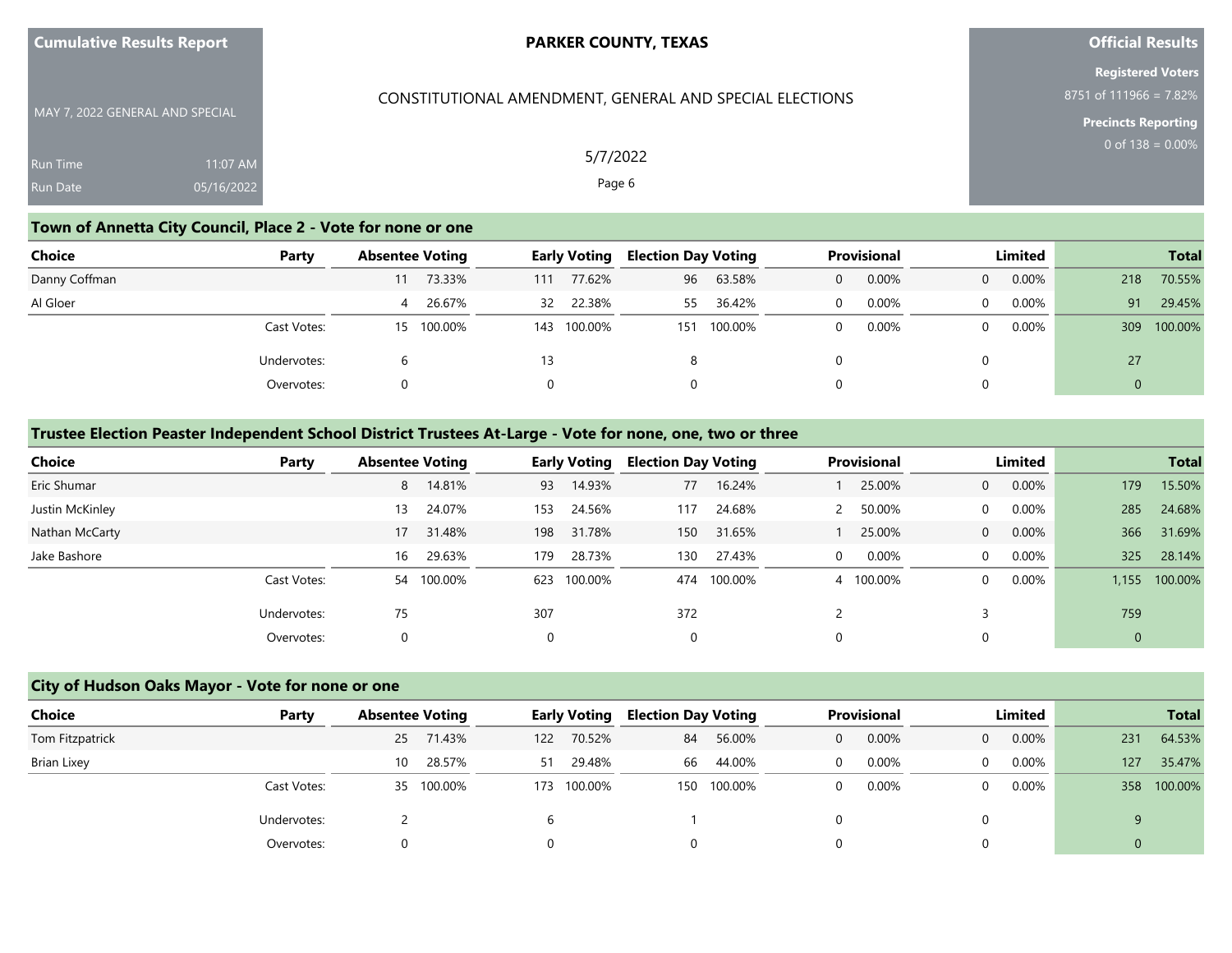| <b>Cumulative Results Report</b> |                        | <b>PARKER COUNTY, TEXAS</b>                             | <b>Official Results</b>                                                          |
|----------------------------------|------------------------|---------------------------------------------------------|----------------------------------------------------------------------------------|
| MAY 7, 2022 GENERAL AND SPECIAL  |                        | CONSTITUTIONAL AMENDMENT, GENERAL AND SPECIAL ELECTIONS | <b>Registered Voters</b><br>8751 of 111966 = 7.82%<br><b>Precincts Reporting</b> |
| Run Time<br>Run Date             | 11:07 AM<br>05/16/2022 | 5/7/2022<br>Page 7                                      | 0 of $138 = 0.00\%$                                                              |

#### **City of Hudson Oaks Council Member Place 1 - Vote for none or one**

| Choice              | Party       | <b>Absentee Voting</b> |            | <b>Early Voting</b> |     | <b>Election Day Voting</b> |  | <b>Provisional</b> |  | Limited  |     | <b>Total</b> |
|---------------------|-------------|------------------------|------------|---------------------|-----|----------------------------|--|--------------------|--|----------|-----|--------------|
| Thomas C. Marguardt |             |                        | 28 100.00% | 142 100.00%         | 130 | 100.00%                    |  | 0.00%              |  | $0.00\%$ | 300 | 100.00%      |
|                     | Cast Votes: |                        | 28 100.00% | 142 100.00%         |     | 130 100.00%                |  | 0.00%              |  | $0.00\%$ | 300 | 100.00%      |
|                     | Undervotes: |                        |            |                     |     |                            |  |                    |  |          | 67  |              |
|                     | Overvotes:  |                        |            |                     |     |                            |  |                    |  |          | 0   |              |

## **City of Hudson Oaks Council Member Place 3 - Vote for none or one**

| Choice         | Party       | <b>Absentee Voting</b> |            |    | <b>Early Voting</b> |     | <b>Election Day Voting</b> |  | <b>Provisional</b> |   | Limited  |     |         |  | <b>Total</b> |
|----------------|-------------|------------------------|------------|----|---------------------|-----|----------------------------|--|--------------------|---|----------|-----|---------|--|--------------|
| Marty Schrantz |             |                        | 28 100.00% |    | 143 100.00%         | 129 | 100.00%                    |  | 0.00%              | 0 | $0.00\%$ | 300 | 100.00% |  |              |
|                | Cast Votes: |                        | 28 100.00% |    | 143 100.00%         | 129 | 100.00%                    |  | 0.00%              | 0 | $0.00\%$ | 300 | 100.00% |  |              |
|                | Undervotes: |                        |            | 36 |                     | 22  |                            |  |                    |   |          | 67  |         |  |              |
|                | Overvotes:  |                        |            |    |                     |     | 0                          |  |                    |   |          |     |         |  |              |

## **City of Azle City Council Place 1 - Vote for none or one**

| <b>Choice</b><br>Party | <b>Absentee Voting</b> | <b>Early Voting</b> | <b>Election Day Voting</b> | <b>Provisional</b> | Limited              | <b>Total</b>  |
|------------------------|------------------------|---------------------|----------------------------|--------------------|----------------------|---------------|
| <b>Bill Jones</b>      | 5 100.00%              | 30.91%<br>17        | 20.59%                     | 0.00%<br>0         | 0.00%<br>$\Omega$    | 29<br>30.85%  |
| Derrick Nelson         | 0.00%                  | 69.09%<br>38        | 79.41%<br>27               | 0.00%<br>0         | $0.00\%$<br>$\Omega$ | 65<br>69.15%  |
| Cast Votes:            | 5 100.00%              | 55 100.00%          | 34 100.00%                 | 0.00%<br>0         | $0.00\%$<br>$\Omega$ | 100.00%<br>94 |
| Undervotes:            |                        |                     |                            | 0                  |                      |               |
| Overvotes:             |                        |                     | 0                          | 0                  |                      | 0             |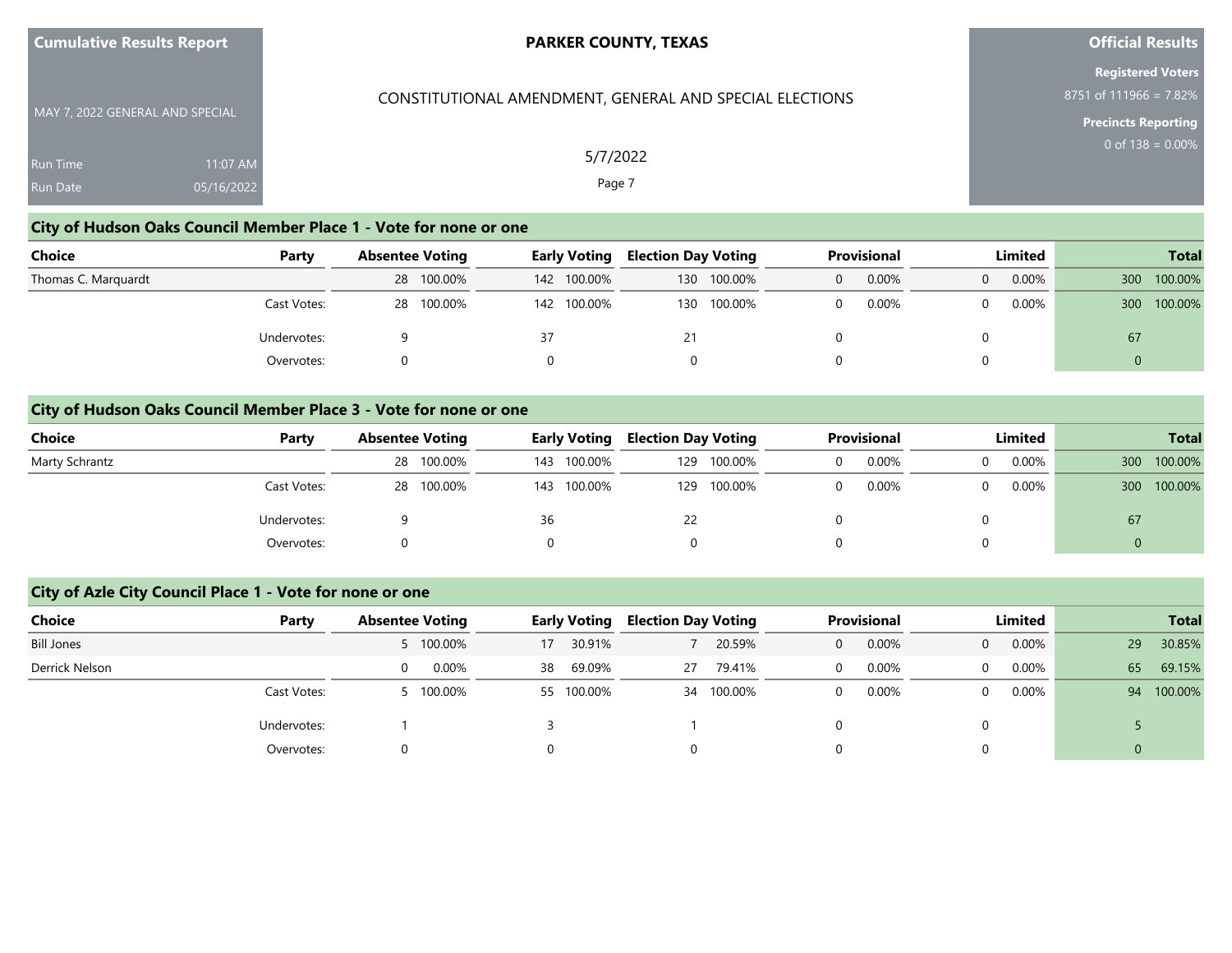| <b>Cumulative Results Report</b> |  |  |
|----------------------------------|--|--|
|----------------------------------|--|--|

CONSTITUTIONAL AMENDMENT, GENERAL AND SPECIAL ELECTIONS

## **Official Results**

**Registered Voters** 8751 of 111966 = 7.82%

**Precincts Reporting**

| MAY 7, 2022 GENERAL AND SPECIAL |            |  |
|---------------------------------|------------|--|
| <b>Run Time</b>                 | $11:07$ AM |  |
| <b>Run Date</b>                 | 05/16/2022 |  |

# **City of Azle City Council Place 2 - Vote for none or one**

| <b>Choice</b><br>Party | <b>Absentee Voting</b> | <b>Early Voting</b> | <b>Election Day Voting</b> | Provisional           | Limited                    | <b>Total</b>   |
|------------------------|------------------------|---------------------|----------------------------|-----------------------|----------------------------|----------------|
| David McClure          | 4 80.00%               | 23.21%<br>13        | 14.71%                     | 0.00%<br>$\mathbf{0}$ | $0.00\%$<br>$\overline{0}$ | 23.16%<br>22   |
| Amy Estes              | 20.00%                 | 76.79%<br>43        | 85.29%<br>29               | 0.00%<br>$\Omega$     | $0.00\%$<br>$\Omega$       | 76.84%<br>73.  |
| Cast Votes:            | 5 100.00%              | 56 100.00%          | 100.00%<br>34              | 0.00%<br>$\Omega$     | $0.00\%$<br>$\Omega$       | 95 100.00%     |
| Undervotes:            |                        |                     |                            |                       |                            | $\overline{4}$ |
| Overvotes:             |                        |                     | 0                          | 0                     | 0                          | $\mathbf{0}$   |

#### **City of Azle City Council Place 5 - Vote for none or one**

| Choice             | Party       | <b>Absentee Voting</b> | <b>Early Voting</b> | <b>Election Day Voting</b> | <b>Provisional</b> | Limited                    | <b>Total</b>  |
|--------------------|-------------|------------------------|---------------------|----------------------------|--------------------|----------------------------|---------------|
| Rouel Rothenberger |             | 5 100.00%              | 47 100.00%          | 26 100.00%                 | 0.00%<br>0         | $0.00\%$<br>$\overline{0}$ | 100.00%<br>78 |
|                    | Cast Votes: | 5 100.00%              | 47 100.00%          | 26 100.00%                 | 0.00%              | $0.00\%$<br>0              | 100.00%<br>78 |
|                    | Undervotes: |                        |                     |                            |                    |                            | 21            |
|                    | Overvotes:  |                        |                     |                            |                    |                            |               |

## **City of Reno Council Member - Place 1 - Vote for none or one**

| <b>Choice</b>                | Party       | <b>Absentee Voting</b> | <b>Early Voting</b> | <b>Election Day Voting</b> | <b>Provisional</b> | Limited    | <b>Total</b>                |
|------------------------------|-------------|------------------------|---------------------|----------------------------|--------------------|------------|-----------------------------|
| Granville (Randy) Martin III |             | 8 100.00%              | 44 100.00%          | 68 100.00%                 | 0.00%              | 0.00%<br>0 | 100.00%<br>120 <sup>°</sup> |
|                              | Cast Votes: | 8 100.00%              | 44 100.00%          | 68 100.00%                 | 0.00%              | 0.00%<br>0 | 100.00%<br>120 <sup>1</sup> |
|                              | Undervotes: |                        | 39                  | 43                         |                    |            | 88                          |
|                              | Overvotes:  |                        |                     |                            |                    |            |                             |

5/7/2022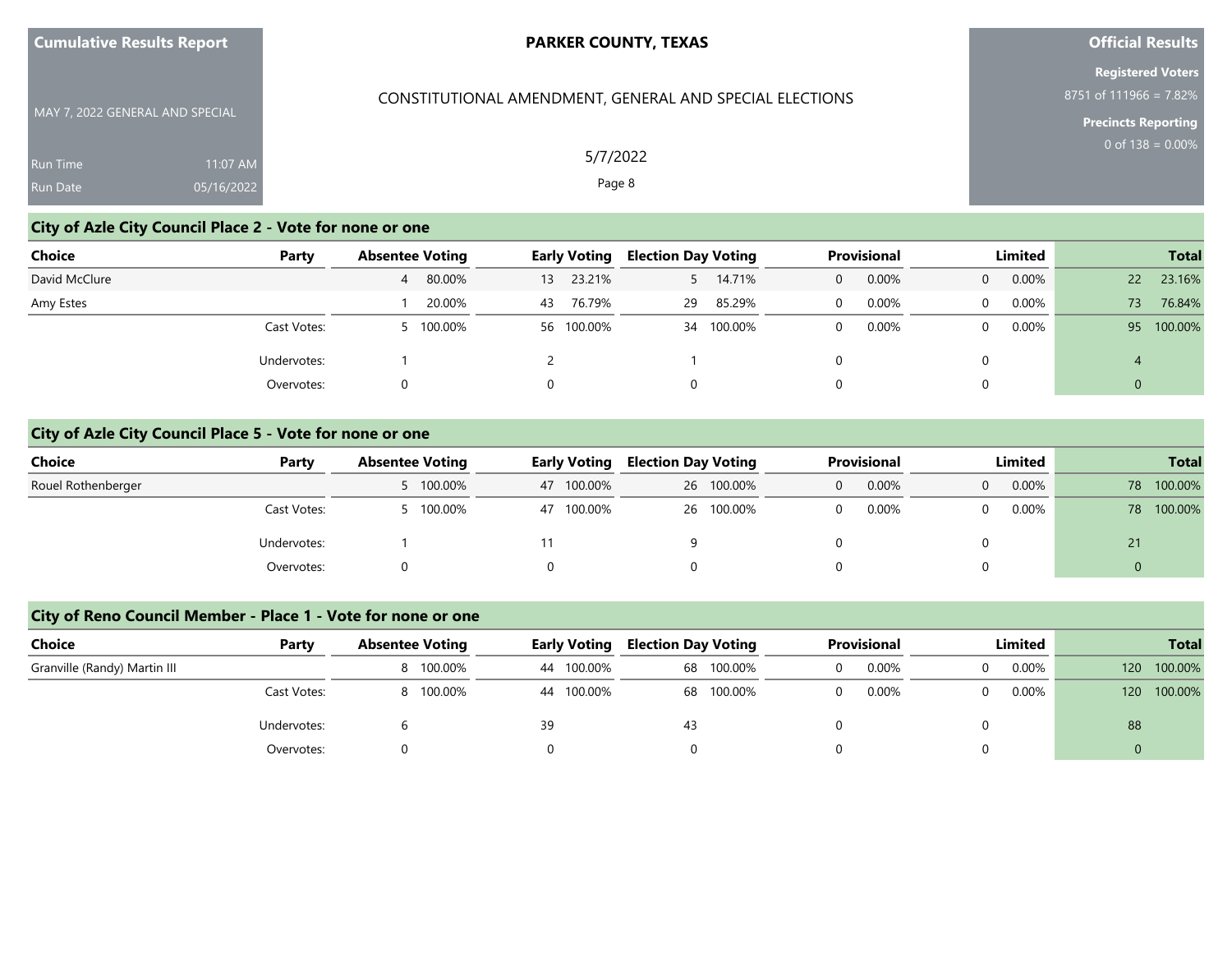| <b>Cumulative Results Report</b> |  |  |
|----------------------------------|--|--|
|----------------------------------|--|--|

## **Official Results**

**Registered Voters** 8751 of 111966 = 7.82%

**Precincts Reporting**

MAY 7, 2022 GENERAL AND SPECIAL Run Time Run Date 11:07 AM 05/16/2022

5/7/2022

CONSTITUTIONAL AMENDMENT, GENERAL AND SPECIAL ELECTIONS

Page 9

## **City of Reno Council Member - Place 3 - Vote for none or one**

| Choice       | Party       | <b>Absentee Voting</b> |            |    | <b>Early Voting</b> |     | <b>Election Day Voting</b> |   | Provisional |          | Limited  |                  | <b>Total</b> |
|--------------|-------------|------------------------|------------|----|---------------------|-----|----------------------------|---|-------------|----------|----------|------------------|--------------|
| Jason Holden |             |                        | 8 80.00%   | 40 | 54.79%              | 35  | 35.00%                     | 0 | 0.00%       | $\Omega$ | $0.00\%$ | 83               | 45.36%       |
| Shelli Swift |             |                        | 20.00%     | 33 | 45.21%              | 65  | 65.00%                     |   | 0.00%       | $\Omega$ | 0.00%    | 100              | 54.64%       |
|              | Cast Votes: |                        | 10 100.00% |    | 73 100.00%          | 100 | 100.00%                    |   | 0.00%       | 0        | 0.00%    | 183              | 100.00%      |
|              | Undervotes: |                        |            | 10 |                     |     |                            |   |             | 0        |          | 25               |              |
|              | Overvotes:  |                        |            |    |                     | 0   |                            |   |             | 0        |          | $\boldsymbol{0}$ |              |

#### **City of Reno Council Member - Place 5 - Vote for none or one**

| <b>Choice</b> | Party       | <b>Absentee Voting</b> | <b>Early Voting</b> | <b>Election Day Voting</b> | <b>Provisional</b> | Limited              | <b>Total</b>   |
|---------------|-------------|------------------------|---------------------|----------------------------|--------------------|----------------------|----------------|
| Jeff Davis    |             | 9 100.00%              | 43 100.00%          | 71 100.00%                 | 0.00%<br>0         | $0.00\%$<br>$\Omega$ | 100.00%<br>123 |
|               | Cast Votes: | 100.00%                | 43 100.00%          | 71 100.00%                 | 0.00%              | $0.00\%$             | 100.00%<br>123 |
|               | Undervotes: |                        | 40                  | 40                         |                    |                      | 85             |
|               | Overvotes:  |                        |                     |                            |                    |                      | 0              |

#### **Millsap Independent School District Trustee - Three Year Term - Vote for none, one or two**

| <b>Choice</b>          | Party       | <b>Absentee Voting</b> |            |     | <b>Early Voting</b> | <b>Election Day Voting</b> |         |   | <b>Provisional</b> |                | Limited  |     | <b>Total</b> |
|------------------------|-------------|------------------------|------------|-----|---------------------|----------------------------|---------|---|--------------------|----------------|----------|-----|--------------|
| Lance Lozano           |             | 9                      | 17.31%     | 74  | 24.42%              | 61                         | 25.31%  |   | 0.00%              | $\Omega$       | 0.00%    | 144 | 24.16%       |
| Barbara Wofford        |             | 14                     | 26.92%     | 42  | 13.86%              | 22                         | 9.13%   | 0 | 0.00%              | $\overline{0}$ | $0.00\%$ | 78  | 13.09%       |
| Chad Edwards           |             | 19                     | 36.54%     | 134 | 44.22%              | 106                        | 43.98%  |   | 0.00%              | $\mathbf{0}$   | 0.00%    | 259 | 43.46%       |
| <b>Brady Burchette</b> |             | 10 <sup>°</sup>        | 19.23%     | 53  | 17.49%              | 52                         | 21.58%  | 0 | 0.00%              | $\overline{0}$ | $0.00\%$ | 115 | 19.30%       |
|                        | Cast Votes: |                        | 52 100.00% | 303 | 100.00%             | 241                        | 100.00% |   | 0.00%              | $\Omega$       | $0.00\%$ | 596 | 100.00%      |
|                        | Undervotes: | 46                     |            | 111 |                     | 109                        |         |   |                    | 0              |          | 268 |              |
|                        | Overvotes:  |                        |            |     |                     | 0                          |         |   |                    | 0              |          | 0   |              |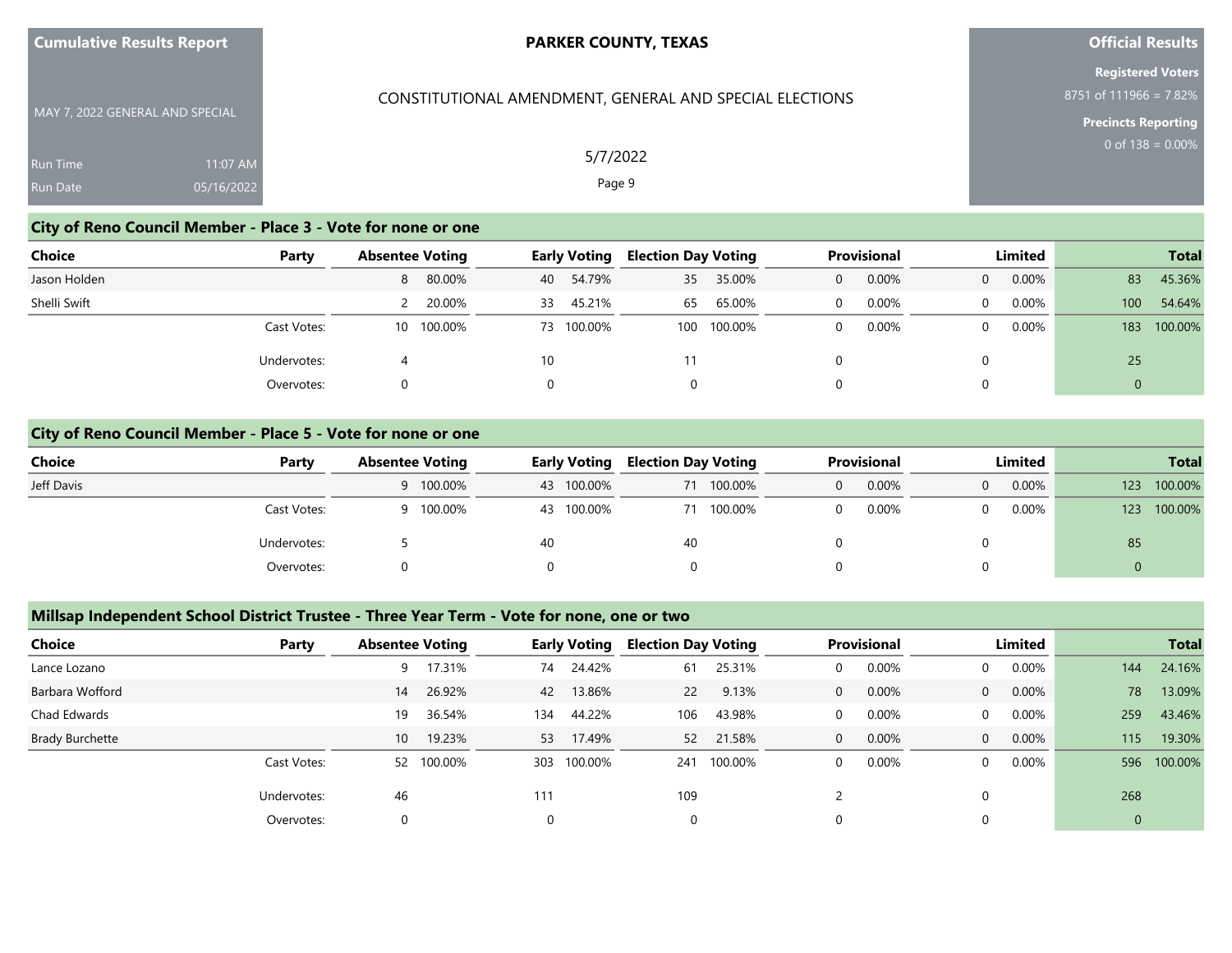| <b>Cumulative Results Report</b> |
|----------------------------------|
|----------------------------------|

CONSTITUTIONAL AMENDMENT, GENERAL AND SPECIAL ELECTIONS

## **Official Results**

**Registered Voters** 8751 of 111966 = 7.82%

**Precincts Reporting**

MAY 7, 2022 GENERAL AND SPECIAL Run Time Run Date 11:07 AM 05/16/2022

5/7/2022 Page 10

## **Millsap Independent School District Trustee - One Year Unexpired Term - Vote for none or one**

| <b>Choice</b><br>Party | <b>Absentee Voting</b> | <b>Early Voting</b> | <b>Election Day Voting</b> | <b>Provisional</b> | Limited              | <b>Total</b>   |
|------------------------|------------------------|---------------------|----------------------------|--------------------|----------------------|----------------|
| Brad Hall              | 56.76%<br>21           | 57.22%<br>103       | 63.58%<br>96               | 0.00%              | $0.00\%$<br>$\Omega$ | 59.78%<br>220  |
| Morgan Williams        | 43.24%<br>16           | 42.78%<br>77        | 36.42%<br>55               | 0.00%<br>$\Omega$  | 0.00%<br>$\Omega$    | 40.22%<br>148  |
| Cast Votes:            | 100.00%<br>37          | 180 100.00%         | 100.00%<br>151             | 0.00%              | $0.00\%$<br>$\Omega$ | 100.00%<br>368 |
| Undervotes:            | 12                     | 27                  | 24                         |                    | 0                    | 64             |
| Overvotes:             |                        |                     | 0                          |                    | $\Omega$             | 0              |

#### **Town of Annetta Proposition A**

| <b>Choice</b> | Party       | <b>Absentee Voting</b> | <b>Early Voting</b> | <b>Election Day Voting</b> | <b>Provisional</b>   | Limited              | <b>Total</b>   |
|---------------|-------------|------------------------|---------------------|----------------------------|----------------------|----------------------|----------------|
| For           |             | 95.00%<br>19           | 82.35%<br>126       | 78.34%<br>123              | 0.00%<br>$\Omega$    | $0.00\%$<br>$\Omega$ | 81.21%<br>268  |
| Against       |             | 5.00%                  | 27 17.65%           | 21.66%<br>34               | 0.00%<br>$\Omega$    | $0.00\%$<br>$\Omega$ | 62<br>18.79%   |
|               | Cast Votes: | 20 100.00%             | 153 100.00%         | 100.00%<br>157             | 0.00%<br>$\mathbf 0$ | $0.00\%$<br>$\Omega$ | 100.00%<br>330 |
|               | Undervotes: |                        |                     |                            |                      | 0                    | $\sigma$       |
|               | Overvotes:  |                        |                     | 0                          |                      | 0                    | U              |

#### **Peaster Independent School District Proposition A**

| <b>Choice</b> | Party       | <b>Absentee Voting</b> |           | <b>Early Voting</b> |             | <b>Election Day Voting</b> |             | <b>Provisional</b> |         | Limited        |          |                | <b>Total</b> |
|---------------|-------------|------------------------|-----------|---------------------|-------------|----------------------------|-------------|--------------------|---------|----------------|----------|----------------|--------------|
| For           |             | 21                     | 48.84%    | 179                 | 58.50%      | 145                        | 51.79%      |                    | 50.00%  | $\Omega$       | 0.00%    | 346            | 54.83%       |
| Against       |             |                        | 22 51.16% | 127                 | 41.50%      | 135                        | 48.21%      |                    | 50.00%  | $\overline{0}$ | 0.00%    | 285            | 45.17%       |
|               | Cast Votes: | 43                     | 100.00%   |                     | 306 100.00% |                            | 280 100.00% |                    | 100.00% | $\Omega$       | $0.00\%$ |                | 631 100.00%  |
|               | Undervotes: |                        |           |                     |             |                            |             |                    |         |                |          |                |              |
|               | Overvotes:  |                        |           |                     |             |                            |             |                    |         |                |          | $\overline{0}$ |              |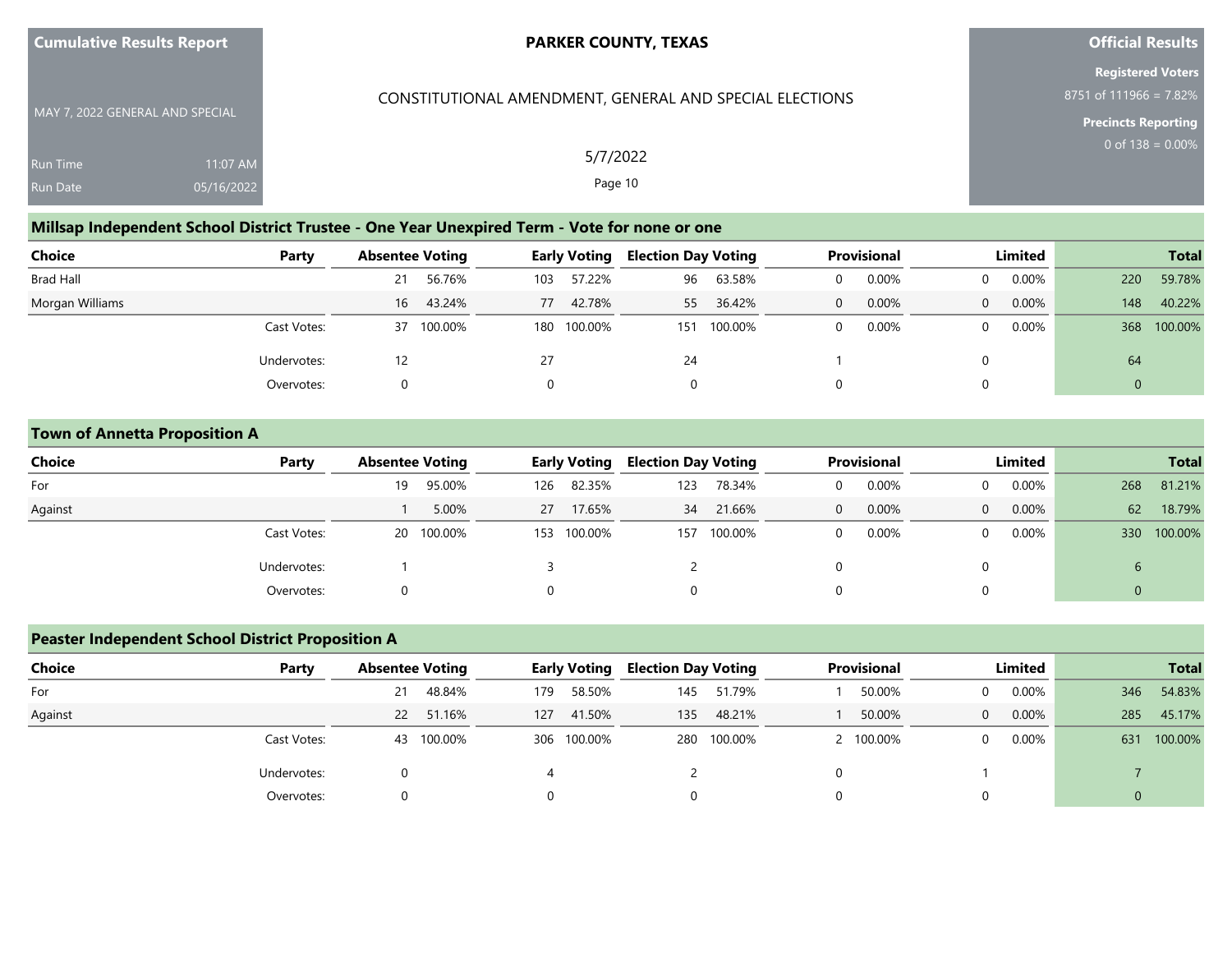| <b>Cumulative Results Report</b> |  |  |
|----------------------------------|--|--|
|----------------------------------|--|--|

## **Official Results**

**Registered Voters** 8751 of 111966 = 7.82%

**Precincts Reporting**

MAY 7, 2022 GENERAL AND SPECIAL Run Time Run Date 05/16/2022

## CONSTITUTIONAL AMENDMENT, GENERAL AND SPECIAL ELECTIONS

5/7/2022 Page 11

## **Poolville Independent School District Proposition A**

| <b>Choice</b> | Party       | <b>Absentee Voting</b> |         | <b>Early Voting</b> |         | <b>Election Day Voting</b> |         | <b>Provisional</b> |       | Limited  |          |                  | <b>Total</b> |
|---------------|-------------|------------------------|---------|---------------------|---------|----------------------------|---------|--------------------|-------|----------|----------|------------------|--------------|
| For           |             |                        | 33.33%  | 16                  | 10.88%  | 21                         | 15.79%  | $\Omega$           | 0.00% | $\Omega$ | $0.00\%$ | 44               | 14.62%       |
| Against       |             | 14                     | 66.67%  | 131                 | 89.12%  | 112                        | 84.21%  | $\Omega$           | 0.00% | $\Omega$ | 0.00%    | 257              | 85.38%       |
|               | Cast Votes: | 21                     | 100.00% | 147                 | 100.00% | 133                        | 100.00% | $\Omega$           | 0.00% | $\Omega$ | $0.00\%$ | 301              | 100.00%      |
|               | Undervotes: |                        |         |                     |         |                            |         |                    |       | 0        |          |                  |              |
|               | Overvotes:  |                        |         |                     |         |                            | Ü       |                    | U     |          | $\Omega$ | $\boldsymbol{0}$ |              |

#### **City of Azle Proposition A**

| <b>Choice</b> | Party       | <b>Absentee Voting</b> | <b>Early Voting</b> | <b>Election Day Voting</b> | <b>Provisional</b>    | Limited           | <b>Total</b> |
|---------------|-------------|------------------------|---------------------|----------------------------|-----------------------|-------------------|--------------|
| For           |             | 6 100.00%              | 68.42%<br>39        | 76.47%<br>26               | 0.00%                 | 0.00%<br>0        | 73.20%<br>71 |
| Against       |             | 0.00%<br>0             | 18 31.58%           | 8 23.53%                   | 0.00%<br>$\mathbf{0}$ | 0.00%<br>$\Omega$ | 26<br>26.80% |
|               | Cast Votes: | 6 100.00%              | 57 100.00%          | 34 100.00%                 | 0.00%                 | 0.00%<br>0        | 97 100.00%   |
|               | Undervotes: |                        |                     |                            |                       |                   |              |
|               | Overvotes:  |                        |                     | 0                          |                       |                   | 0            |

#### **Granbury Independent School District Proposition A**

| Choice  | Party       | <b>Absentee Voting</b> | <b>Early Voting</b> | <b>Election Day Voting</b> | <b>Provisional</b> | Limited                 | <b>Total</b>              |
|---------|-------------|------------------------|---------------------|----------------------------|--------------------|-------------------------|---------------------------|
| For     |             | 2 25.00%               | 5 26.32%            | 21.95%<br>Q                | 0.00%              | 0.00%<br>$\Omega$       | 23.53%<br>16 <sup>1</sup> |
| Against |             | 6 75.00%               | 14 73.68%           | 78.05%<br>32               | 0.00%<br>$\Omega$  | 0.00%<br>$\overline{0}$ | 76.47%<br>52              |
|         | Cast Votes: | 8 100.00%              | 19 100.00%          | 41 100.00%                 | 0.00%              | $0.00\%$<br>$\Omega$    | 68 100.00%                |
|         | Undervotes: |                        |                     |                            |                    |                         | $\mathbf{0}$              |
|         | Overvotes:  |                        |                     |                            |                    |                         | $\overline{0}$            |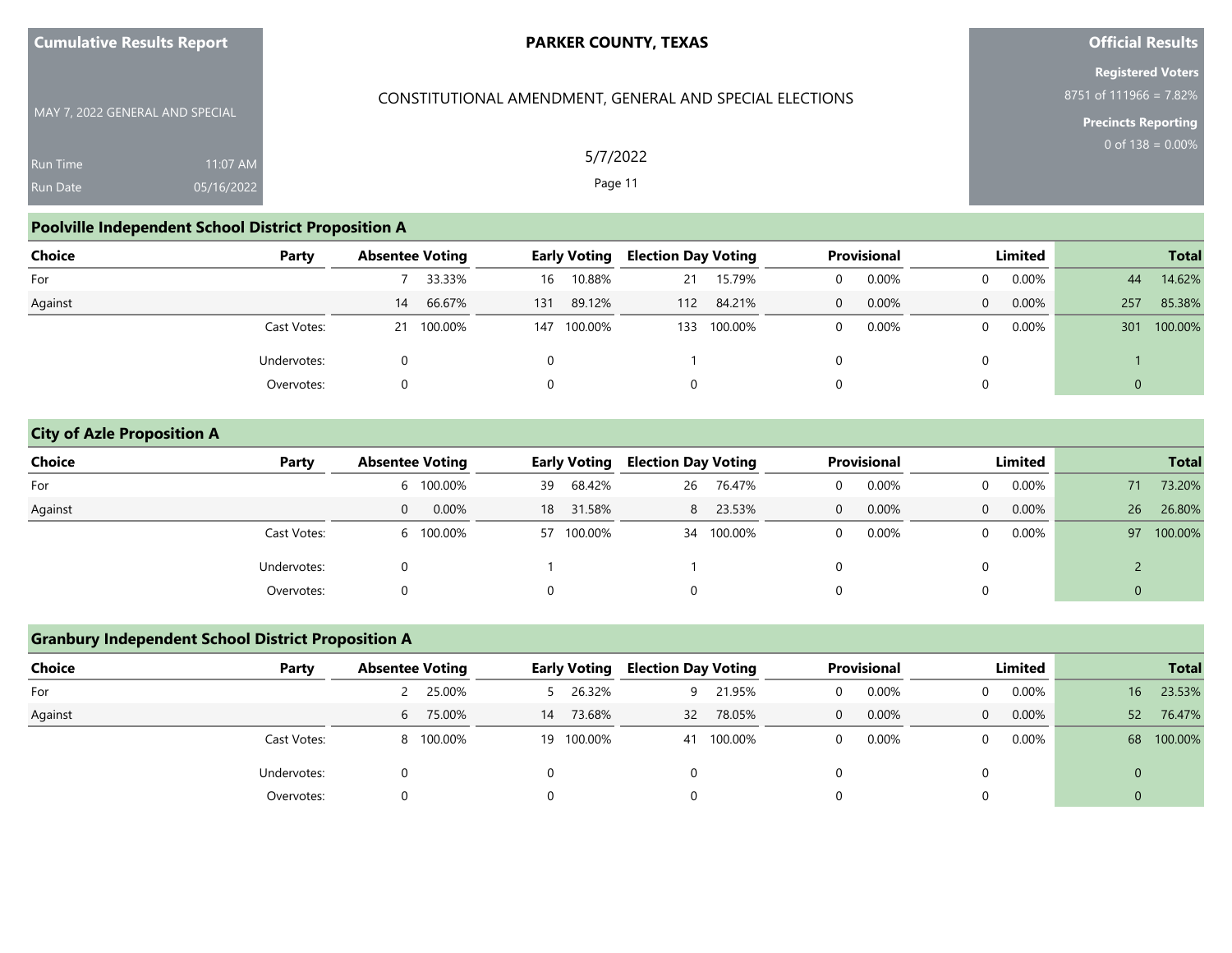| <b>Cumulative Results Report</b> |  |  |
|----------------------------------|--|--|
|----------------------------------|--|--|

## **Official Results**

**Registered Voters** 8751 of 111966 = 7.82%

**Precincts Reporting**

MAY 7, 2022 GENERAL AND SPECIAL Run Time Run Date 11:07 AM 05/16/2022

## CONSTITUTIONAL AMENDMENT, GENERAL AND SPECIAL ELECTIONS

5/7/2022 Page 12

#### **Granbury Independent School District Proposition B**

| Choice  | Party       | <b>Absentee Voting</b> |           |    | <b>Early Voting</b> | <b>Election Day Voting</b> |            |   | <b>Provisional</b> |          | Limited  |              | <b>Total</b> |
|---------|-------------|------------------------|-----------|----|---------------------|----------------------------|------------|---|--------------------|----------|----------|--------------|--------------|
| For     |             |                        | 2 25.00%  | 4  | 21.05%              | 4                          | 9.76%      |   | 0.00%              |          | 0.00%    | 10           | 14.71%       |
| Against |             |                        | 6 75.00%  | 15 | 78.95%              | 37                         | 90.24%     | 0 | 0.00%              | $\Omega$ | $0.00\%$ | 58           | 85.29%       |
|         | Cast Votes: |                        | 8 100.00% |    | 19 100.00%          |                            | 41 100.00% | 0 | 0.00%              | 0        | $0.00\%$ | 68           | 100.00%      |
|         | Undervotes: |                        |           |    |                     | 0                          |            |   |                    |          |          | $\mathbf{0}$ |              |
|         | Overvotes:  |                        |           |    |                     | 0                          |            | 0 |                    |          |          | $\mathbf{0}$ |              |

#### **Town of Dennis Proposition A**

| <b>Choice</b> | Party       | <b>Absentee Voting</b> | <b>Early Voting</b> | <b>Election Day Voting</b> | <b>Provisional</b>    | Limited                    | <b>Total</b> |
|---------------|-------------|------------------------|---------------------|----------------------------|-----------------------|----------------------------|--------------|
| For           |             | 87.50%                 | 82.35%<br>14        | 88.64%<br>39               | 100.00%               | $0.00\%$<br>$\Omega$       | 87.14%<br>61 |
| Against       |             | 12.50%                 | 17.65%              | 11.36%                     | 0.00%<br>$\mathbf{0}$ | $0.00\%$<br>$\overline{0}$ | 12.86%<br>9  |
|               | Cast Votes: | 8 100.00%              | 17 100.00%          | 44 100.00%                 | 100.00%               | $0.00\%$<br>$\mathbf{0}$   | 70 100.00%   |
|               | Undervotes: |                        |                     | O                          |                       | 0                          |              |
|               | Overvotes:  |                        |                     | 0                          | U                     | 0                          | υ            |

## **Parker County Emergency Services District No. 8 Proposition A**

| <b>Choice</b> | Party       | <b>Absentee Voting</b> |         |            | <b>Early Voting</b> | <b>Election Day Voting</b> |             |          | Provisional |          | Limited |                | <b>Total</b> |
|---------------|-------------|------------------------|---------|------------|---------------------|----------------------------|-------------|----------|-------------|----------|---------|----------------|--------------|
| For           |             | 12                     | 48.00%  | 102        | 72.34%              | 137                        | 66.18%      |          | 0.00%       | $\Omega$ | 0.00%   | 251            | 67.29%       |
| Against       |             | 13 <sup>13</sup>       | 52.00%  |            | 39 27.66%           | 70                         | 33.82%      | $\Omega$ | 0.00%       | $\Omega$ | 0.00%   | 122            | 32.71%       |
|               | Cast Votes: | 25                     | 100.00% | 141        | 100.00%             |                            | 207 100.00% |          | 0.00%       | $\Omega$ | 0.00%   |                | 373 100.00%  |
|               | Undervotes: |                        |         |            |                     |                            |             |          |             |          |         |                |              |
|               | Overvotes:  |                        |         | $^{\circ}$ |                     |                            |             |          |             |          |         | $\overline{0}$ |              |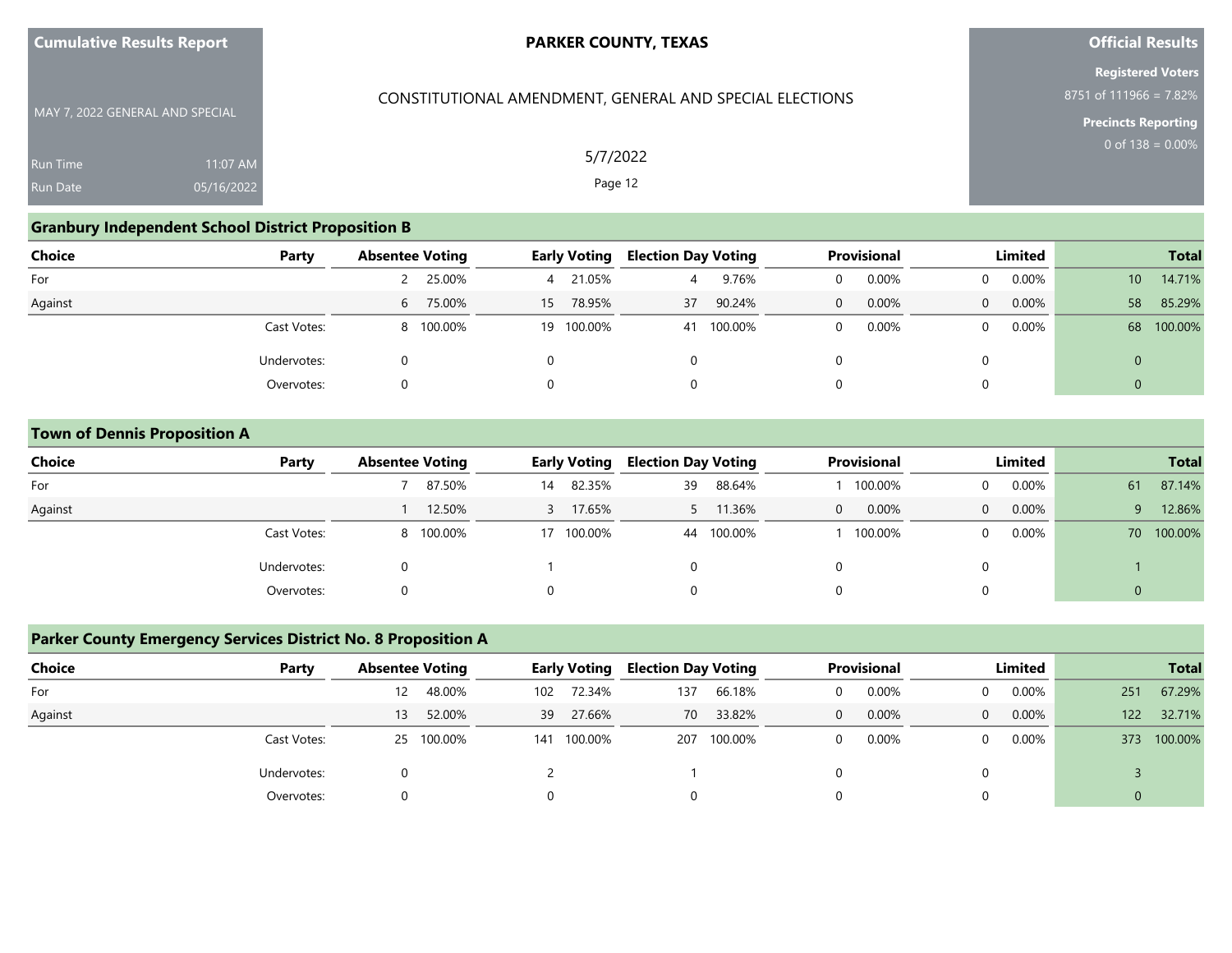|  | <b>Cumulative Results Report</b> |  |  |
|--|----------------------------------|--|--|
|--|----------------------------------|--|--|

CONSTITUTIONAL AMENDMENT, GENERAL AND SPECIAL ELECTIONS

## **Official Results**

**Registered Voters** 8751 of 111966 = 7.82%

**Precincts Reporting**

MAY 7, 2022 GENERAL AND SPECIAL Run Time Run Date 05/16/2022

## **City of Reno Proposition A**

| <b>Choice</b> | Party       | <b>Absentee Voting</b> |            |          | <b>Early Voting</b> | <b>Election Day Voting</b> |             |          | Provisional |          | Limited  |             | <b>Total</b> |
|---------------|-------------|------------------------|------------|----------|---------------------|----------------------------|-------------|----------|-------------|----------|----------|-------------|--------------|
| For           |             |                        | 50.00%     | 37       | 45.12%              | 33                         | 31.73%      | 0        | 0.00%       |          | $0.00\%$ | 77          | 38.50%       |
| Against       |             |                        | 50.00%     | 45       | 54.88%              | 71                         | 68.27%      | $\Omega$ | 0.00%       | $\Omega$ | 0.00%    | 123         | 61.50%       |
|               | Cast Votes: |                        | 14 100.00% |          | 82 100.00%          |                            | 104 100.00% | 0        | 0.00%       | $\Omega$ | $0.00\%$ | 200         | 100.00%      |
|               | Undervotes: |                        |            |          |                     |                            |             |          |             |          |          | 8           |              |
|               | Overvotes:  |                        |            | $\Omega$ |                     | 0                          |             | $\Omega$ |             |          |          | $\mathbf 0$ |              |

#### **Fort Worth Proposition A**

| <b>Choice</b> | Party       | <b>Absentee Voting</b> | <b>Early Voting</b> | <b>Election Day Voting</b> | <b>Provisional</b>    | Limited              | <b>Total</b>   |
|---------------|-------------|------------------------|---------------------|----------------------------|-----------------------|----------------------|----------------|
| For           |             | 100.00%                | 59.26%<br>16        | 71.43%<br>20               | 0.00%<br>$\Omega$     | $0.00\%$<br>$\Omega$ | 66.07%<br>37   |
| Against       |             | 0.00%<br>$\Omega$      | 40.74%<br>11        | 28.57%<br>8                | 0.00%<br>$\mathbf{0}$ | 0.00%<br>$\Omega$    | 33.93%<br>19   |
|               | Cast Votes: | 100.00%                | 27 100.00%          | 28 100.00%                 | 0.00%<br>$\Omega$     | $0.00\%$<br>$\Omega$ | 56 100.00%     |
|               | Undervotes: |                        |                     |                            |                       | 0                    | $\overline{a}$ |
|               | Overvotes:  |                        |                     | Ü                          |                       | 0                    | υ              |

## **Fort Worth Proposition B**

| Choice  | Party       | <b>Absentee Voting</b> |          |    | <b>Early Voting</b> | <b>Election Day Voting</b> |            |          | Provisional |                | Limited  |                 | <b>Total</b> |
|---------|-------------|------------------------|----------|----|---------------------|----------------------------|------------|----------|-------------|----------------|----------|-----------------|--------------|
| For     |             | 0                      | $0.00\%$ | 13 | 48.15%              | 19                         | 67.86%     |          | 0.00%       |                | 0.00%    | 32 <sup>2</sup> | 58.18%       |
| Against |             | $\overline{0}$         | 0.00%    |    | 14 51.85%           | 9                          | 32.14%     | $\Omega$ | 0.00%       | $\overline{0}$ | 0.00%    | 23              | 41.82%       |
|         | Cast Votes: | $\mathbf{U}$           | $0.00\%$ |    | 27 100.00%          |                            | 28 100.00% |          | 0.00%       | $\Omega$       | $0.00\%$ | 55              | 100.00%      |
|         | Undervotes: |                        |          |    |                     |                            |            |          |             |                |          |                 |              |
|         | Overvotes:  |                        |          |    |                     |                            |            |          |             |                |          | 0               |              |

5/7/2022 Page 13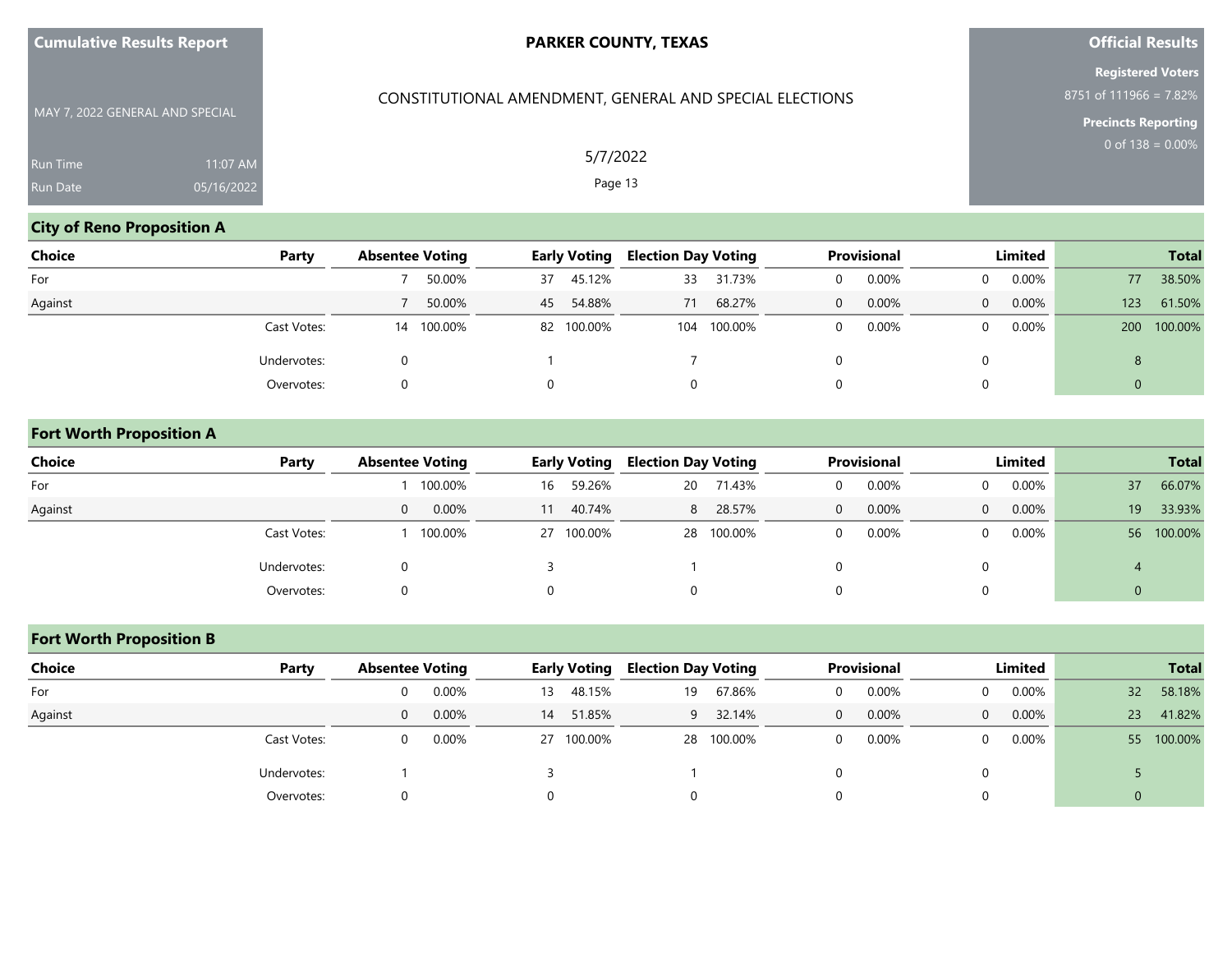| <b>Cumulative Results Report</b> |  |  |
|----------------------------------|--|--|
|----------------------------------|--|--|

CONSTITUTIONAL AMENDMENT, GENERAL AND SPECIAL ELECTIONS

## **Official Results**

**Registered Voters** 8751 of 111966 = 7.82%

**Precincts Reporting**

| MAY 7, 2022 GENERAL AND SPECIAL |            |
|---------------------------------|------------|
| <b>Run Time</b>                 | $11:07$ AM |
| <b>Run Date</b>                 | 05/16/2022 |

5/7/2022

Page 14

## **Fort Worth Proposition C**

| <b>Choice</b> | Party       | <b>Absentee Voting</b> |          |                 | <b>Early Voting</b> | <b>Election Day Voting</b> |            |   | <b>Provisional</b> |          | Limited  |                 | <b>Total</b> |
|---------------|-------------|------------------------|----------|-----------------|---------------------|----------------------------|------------|---|--------------------|----------|----------|-----------------|--------------|
| For           |             | $\Omega$               | 0.00%    | 10              | 37.04%              | 15                         | 53.57%     | 0 | 0.00%              | $\Omega$ | $0.00\%$ | 25              | 45.45%       |
| Against       |             | $\Omega$               | 0.00%    | 17 <sup>1</sup> | 62.96%              | 13                         | 46.43%     | 0 | 0.00%              | $\Omega$ | 0.00%    | 30 <sup>°</sup> | 54.55%       |
|               | Cast Votes: | 0                      | $0.00\%$ |                 | 27 100.00%          |                            | 28 100.00% | 0 | 0.00%              | $\Omega$ | $0.00\%$ | 55              | 100.00%      |
|               | Undervotes: |                        |          |                 |                     |                            |            |   |                    |          |          |                 |              |
|               | Overvotes:  |                        |          |                 |                     | 0                          |            | 0 |                    |          |          | $\mathbf 0$     |              |

#### **Fort Worth Proposition D**

| <b>Choice</b> | Party       | <b>Absentee Voting</b> | <b>Early Voting</b> | <b>Election Day Voting</b> |            | <b>Provisional</b>    | Limited              | <b>Total</b> |
|---------------|-------------|------------------------|---------------------|----------------------------|------------|-----------------------|----------------------|--------------|
| For           |             | 100.00%                | 77.78%<br>21        | 20                         | 71.43%     | 0.00%<br>0            | $0.00\%$<br>$\Omega$ | 75.00%<br>42 |
| Against       |             | $0.00\%$<br>$\Omega$   | 6 22.22%            | 8                          | 28.57%     | 0.00%<br>$\mathbf{0}$ | 0.00%<br>$\Omega$    | 25.00%<br>14 |
|               | Cast Votes: | 100.00%                | 27 100.00%          |                            | 28 100.00% | 0.00%<br>0            | $0.00\%$<br>$\Omega$ | 56 100.00%   |
|               | Undervotes: |                        |                     |                            |            |                       |                      | 4            |
|               | Overvotes:  |                        |                     | 0                          |            |                       |                      | $\mathbf 0$  |

## **Fort Worth Proposition E**

| <b>Choice</b><br>Party | <b>Absentee Voting</b> |    | <b>Early Voting</b> | <b>Election Day Voting</b> |            |              | Provisional |                | Limited  |    | <b>Total</b> |
|------------------------|------------------------|----|---------------------|----------------------------|------------|--------------|-------------|----------------|----------|----|--------------|
| For                    | 0.00%<br>$\Omega$      | 14 | 51.85%              | 17                         | 60.71%     | $\Omega$     | $0.00\%$    | $\Omega$       | $0.00\%$ | 31 | 56.36%       |
| Against                | 0.00%<br>$\Omega$      | 13 | 48.15%              | 11                         | 39.29%     | $\mathbf{0}$ | 0.00%       | $\overline{0}$ | 0.00%    | 24 | 43.64%       |
| Cast Votes:            | 0.00%<br>$\Omega$      |    | 27 100.00%          |                            | 28 100.00% | $\Omega$     | $0.00\%$    | $\Omega$       | $0.00\%$ | 55 | 100.00%      |
| Undervotes:            |                        |    |                     |                            |            |              |             |                |          |    |              |
| Overvotes:             | $\Omega$               | 0  |                     | 0                          |            | 0            |             |                |          | 0  |              |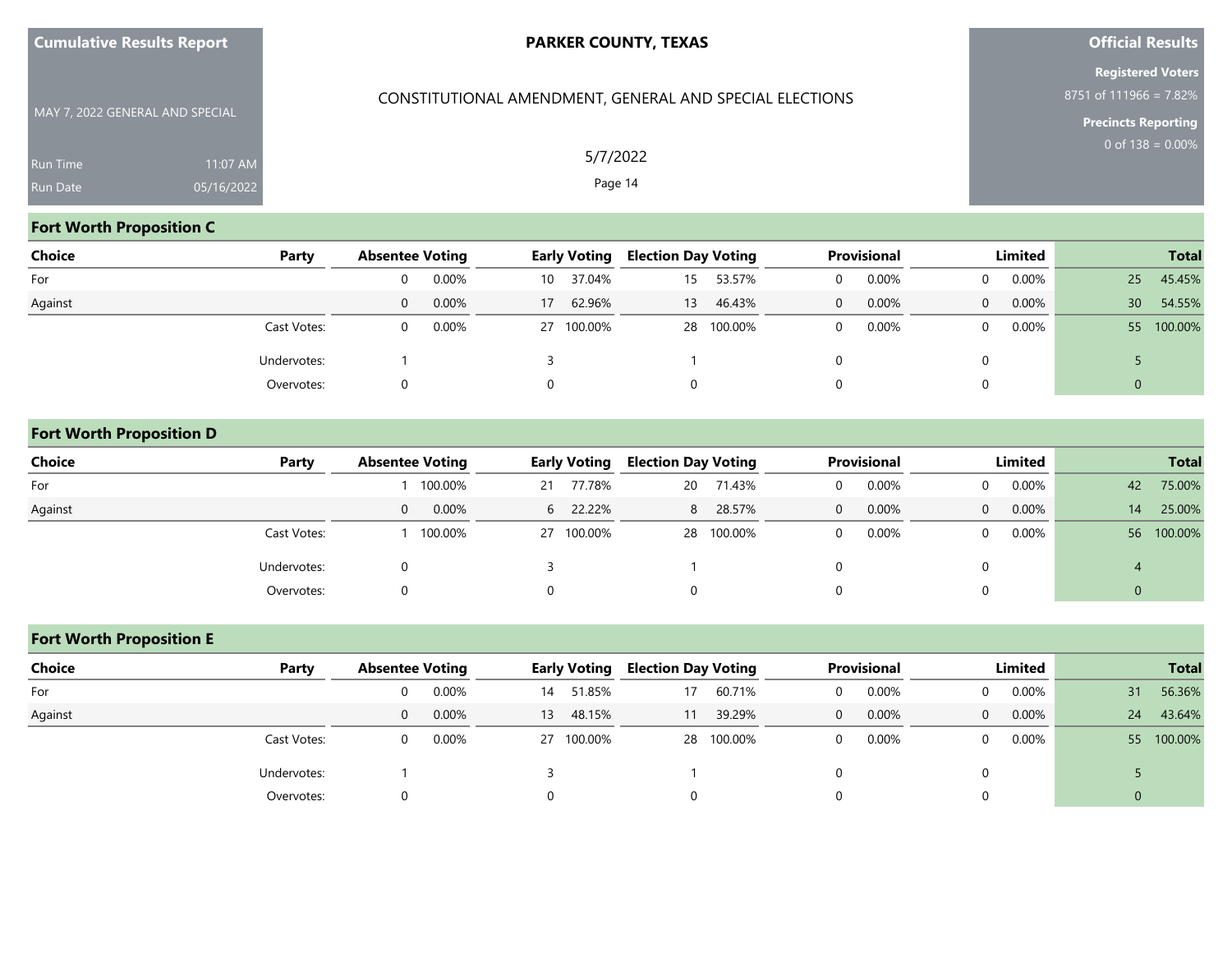| <b>Cumulative Results Report</b> |  |  |
|----------------------------------|--|--|
|----------------------------------|--|--|

CONSTITUTIONAL AMENDMENT, GENERAL AND SPECIAL ELECTIONS

## **Official Results**

**Registered Voters** 8751 of 111966 = 7.82%

**Precincts Reporting**

MAY 7, 2022 GENERAL AND SPECIAL Run Time Run Date 05/16/2022

## 5/7/2022 Page 15

## **Fort Worth Proposition F**

| <b>Choice</b> | Party       |          | <b>Absentee Voting</b> |    | <b>Early Voting</b> |    | <b>Election Day Voting</b> |   | Provisional |          | Limited  |              | <b>Total</b> |
|---------------|-------------|----------|------------------------|----|---------------------|----|----------------------------|---|-------------|----------|----------|--------------|--------------|
| For           |             | 0        | 0.00%                  | 19 | 67.86%              | 15 | 55.56%                     |   | 0.00%       | $\Omega$ | 0.00%    | 34           | 61.82%       |
| Against       |             | $\Omega$ | 0.00%                  | 9  | 32.14%              | 12 | 44.44%                     | 0 | 0.00%       | $\Omega$ | $0.00\%$ | 21           | 38.18%       |
|               | Cast Votes: | 0        | 0.00%                  |    | 28 100.00%          |    | 27 100.00%                 | 0 | 0.00%       | 0        | 0.00%    |              | 55 100.00%   |
|               | Undervotes: |          |                        |    |                     |    |                            |   |             |          |          |              |              |
|               | Overvotes:  |          |                        |    |                     | 0  |                            |   |             |          |          | $\mathbf{0}$ |              |

#### **Fort Worth Proposition G**

| <b>Choice</b> | Party       |          | <b>Absentee Voting</b> |    | <b>Early Voting</b> |    | <b>Election Day Voting</b> |              | <b>Provisional</b> |          | Limited  |    | <b>Total</b> |
|---------------|-------------|----------|------------------------|----|---------------------|----|----------------------------|--------------|--------------------|----------|----------|----|--------------|
| For           |             |          | 0.00%                  | 13 | 52.00%              | 16 | 64.00%                     | $\Omega$     | 0.00%              | $\Omega$ | $0.00\%$ | 29 | 58.00%       |
| Against       |             | $\Omega$ | 0.00%                  | 12 | 48.00%              | 9  | 36.00%                     | $\mathbf{0}$ | 0.00%              | $\Omega$ | 0.00%    | 21 | 42.00%       |
|               | Cast Votes: |          | 0.00%                  |    | 25 100.00%          |    | 25 100.00%                 | $\Omega$     | 0.00%              | $\Omega$ | $0.00\%$ |    | 50 100.00%   |
|               | Undervotes: |          |                        |    |                     |    |                            |              |                    | 0        |          | 10 |              |
|               | Overvotes:  |          |                        |    |                     | O  |                            |              |                    | 0        |          | υ  |              |

## **Fort Worth Proposition H**

| <b>Choice</b> | Party       |   | <b>Absentee Voting</b> |    | <b>Early Voting</b> |          | <b>Election Day Voting</b> | <b>Provisional</b> |       | Limited        |          |                 | <b>Total</b> |
|---------------|-------------|---|------------------------|----|---------------------|----------|----------------------------|--------------------|-------|----------------|----------|-----------------|--------------|
| For           |             |   | 0.00%                  | 15 | 60.00%              | 13       | 52.00%                     | $\Omega$           | 0.00% |                | 0.00%    | 28              | 56.00%       |
| Against       |             | 0 | 0.00%                  | 10 | 40.00%              | 12       | 48.00%                     | $\mathbf{0}$       | 0.00% | $\overline{0}$ | 0.00%    | 22              | 44.00%       |
|               | Cast Votes: |   | 0.00%                  |    | 25 100.00%          |          | 25 100.00%                 | $\Omega$           | 0.00% | 0              | $0.00\%$ | 50 <sup>°</sup> | 100.00%      |
|               | Undervotes: |   |                        |    |                     |          |                            |                    |       |                |          | 10 <sup>°</sup> |              |
|               | Overvotes:  |   |                        |    |                     | $\Omega$ |                            |                    |       |                |          | 0               |              |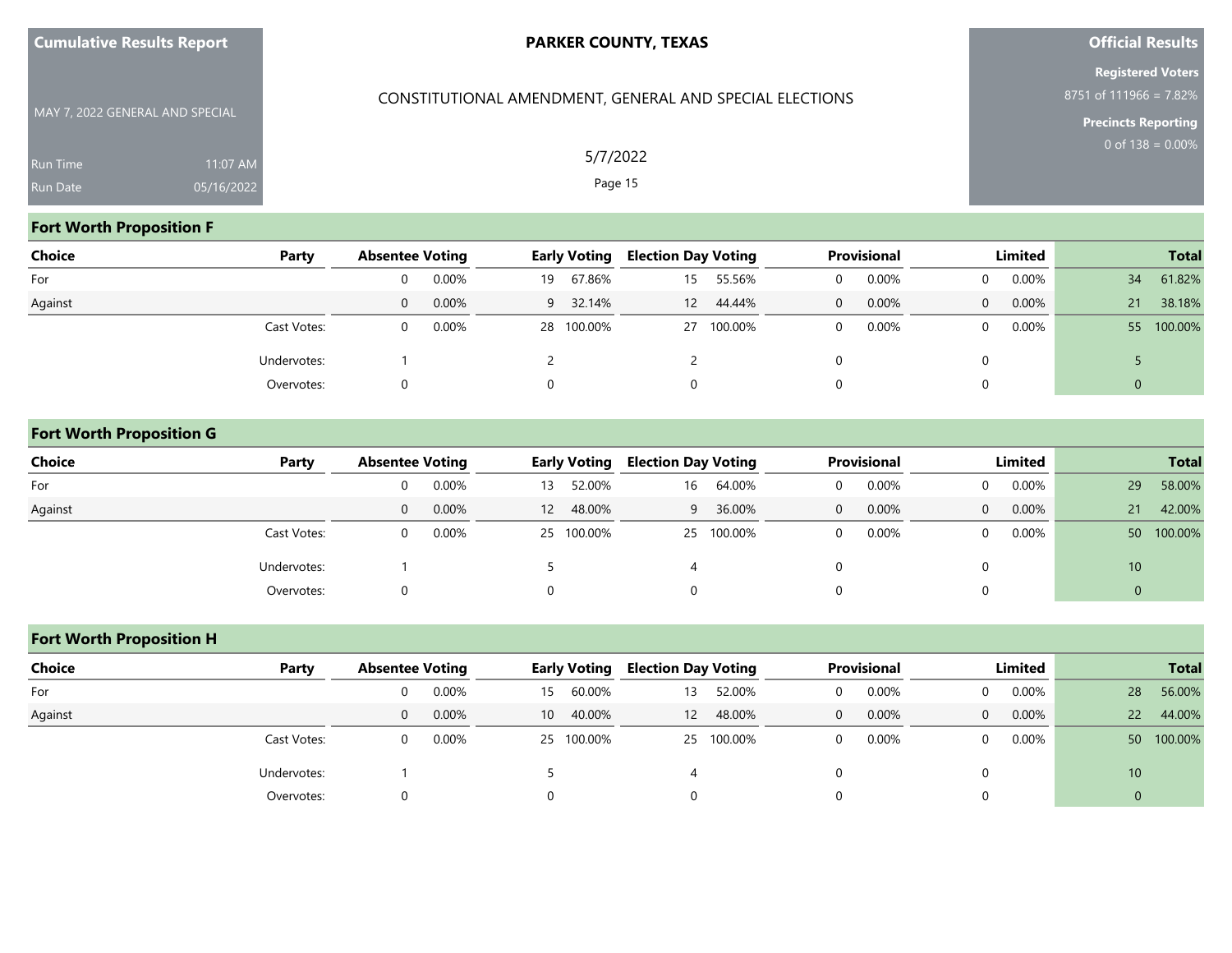CONSTITUTIONAL AMENDMENT, GENERAL AND SPECIAL ELECTIONS

## **Official Results**

**Registered Voters** 8751 of 111966 = 7.82%

**Precincts Reporting**

MAY 7, 2022 GENERAL AND SPECIAL Run Time Run Date 05/16/2022

## **Fort Worth Proposition I**

| <b>Choice</b> | Party       |   | <b>Absentee Voting</b> |          | <b>Early Voting</b> | <b>Election Day Voting</b> |            |   | <b>Provisional</b> | Limited  |          |             |         |
|---------------|-------------|---|------------------------|----------|---------------------|----------------------------|------------|---|--------------------|----------|----------|-------------|---------|
| For           |             |   | 0.00%                  | 13       | 52.00%              | 16                         | 64.00%     | 0 | 0.00%              | $\Omega$ | $0.00\%$ | 29          | 58.00%  |
| Against       |             | 0 | 0.00%                  | 12       | 48.00%              | 9                          | 36.00%     | 0 | 0.00%              | $\Omega$ | 0.00%    | 21          | 42.00%  |
|               | Cast Votes: |   | 0.00%                  |          | 25 100.00%          |                            | 25 100.00% | 0 | $0.00\%$           | 0        | $0.00\%$ | 50          | 100.00% |
|               | Undervotes: |   |                        |          |                     |                            |            |   |                    |          |          | 10          |         |
|               | Overvotes:  |   |                        | $\Omega$ |                     | 0                          |            | 0 |                    |          |          | $\mathbf 0$ |         |

#### **Fort Worth Proposition J**

| <b>Choice</b> | Party       |          | <b>Absentee Voting</b> |    | <b>Early Voting</b> |          | <b>Election Day Voting</b> | <b>Provisional</b> |       | Limited  |          |             | <b>Total</b> |
|---------------|-------------|----------|------------------------|----|---------------------|----------|----------------------------|--------------------|-------|----------|----------|-------------|--------------|
| For           |             | 0        | 0.00%                  | 21 | 84.00%              | 23       | 92.00%                     | 0                  | 0.00% | $\Omega$ | $0.00\%$ | 44          | 88.00%       |
| Against       |             | $\Omega$ | 0.00%                  | 4  | 16.00%              |          | 8.00%                      | $\Omega$           | 0.00% | $\Omega$ | $0.00\%$ | 6           | 12.00%       |
|               | Cast Votes: | 0        | 0.00%                  |    | 25 100.00%          |          | 25 100.00%                 | 0                  | 0.00% | $\Omega$ | $0.00\%$ |             | 50 100.00%   |
|               | Undervotes: |          |                        |    |                     | 4        |                            |                    |       |          |          | 10          |              |
|               | Overvotes:  |          |                        |    |                     | $\Omega$ |                            | 0                  |       |          |          | $\mathbf 0$ |              |

## **Fort Worth Proposition K**

| <b>Choice</b> | Party       |          | <b>Absentee Voting</b> |   | <b>Early Voting</b> |          | <b>Election Day Voting</b> |          | Provisional | Limited        |          |    |         |
|---------------|-------------|----------|------------------------|---|---------------------|----------|----------------------------|----------|-------------|----------------|----------|----|---------|
| For           |             | 0        | 0.00%                  |   | 21 84.00%           | 24       | 92.31%                     | $\Omega$ | 0.00%       | 0              | $0.00\%$ | 45 | 88.24%  |
| Against       |             | $\Omega$ | 0.00%                  | 4 | 16.00%              |          | 7.69%                      | $\Omega$ | 0.00%       | $\overline{0}$ | $0.00\%$ | 6  | 11.76%  |
|               | Cast Votes: | 0        | 0.00%                  |   | 25 100.00%          |          | 26 100.00%                 | $\Omega$ | 0.00%       | $\Omega$       | $0.00\%$ | 51 | 100.00% |
|               | Undervotes: |          |                        |   |                     |          |                            |          |             |                |          |    |         |
|               | Overvotes:  |          |                        |   |                     | $\Omega$ |                            |          |             |                |          |    |         |

5/7/2022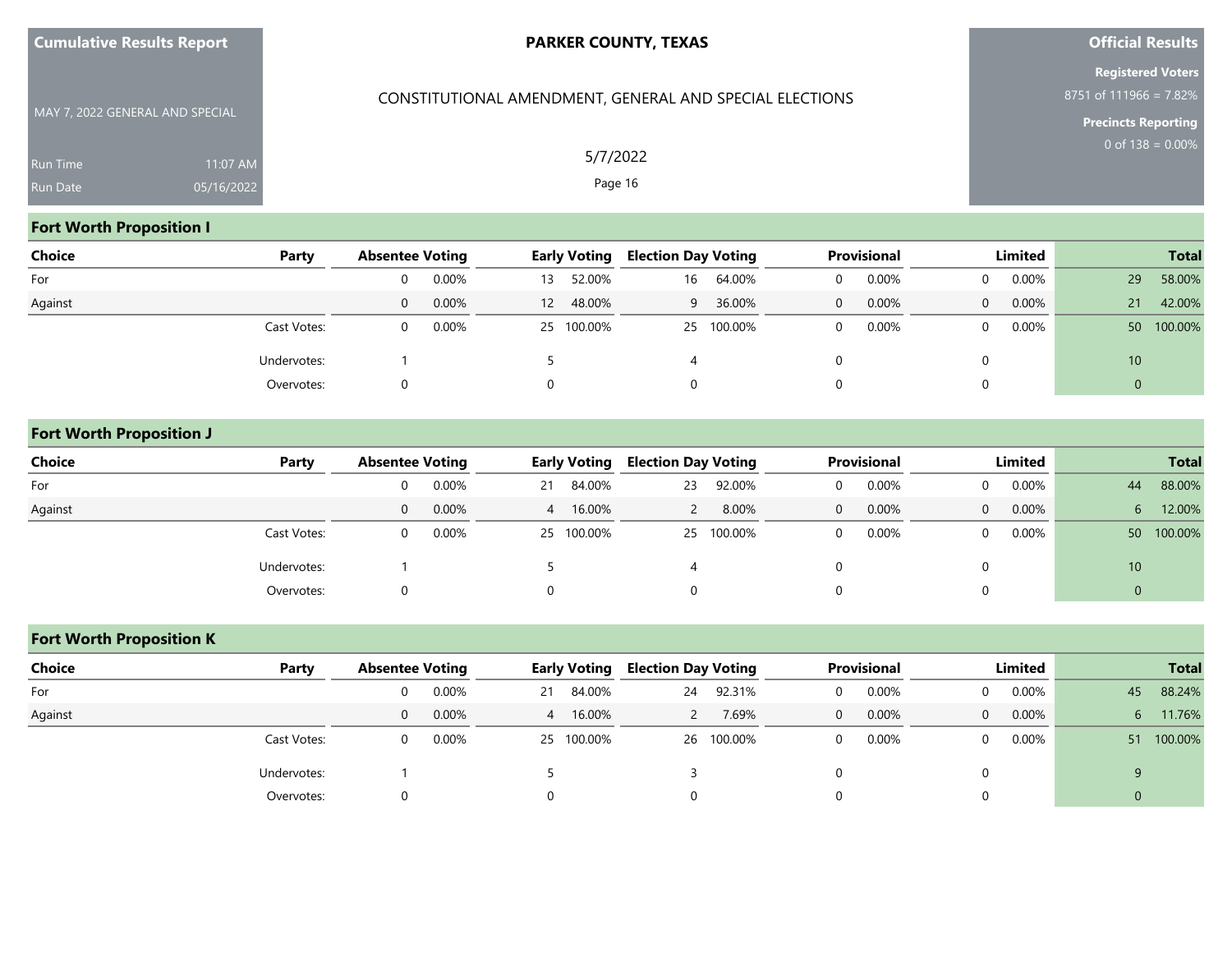| <b>Cumulative Results Report</b> |  |  |
|----------------------------------|--|--|
|----------------------------------|--|--|

CONSTITUTIONAL AMENDMENT, GENERAL AND SPECIAL ELECTIONS

## **Official Results**

**Registered Voters** 8751 of 111966 = 7.82%

**Precincts Reporting**

| MAY 7, 2022 GENERAL AND SPECIAL |            |
|---------------------------------|------------|
| <b>Run Time</b>                 | $11:07$ AM |
| <b>Run Date</b>                 | 05/16/2022 |

5/7/2022

Page 17

## **Fort Worth Proposition L**

| <b>Choice</b> | Party       |          | <b>Absentee Voting</b> |    | <b>Early Voting</b> |    | <b>Election Day Voting</b> |          | Provisional | Limited  |          |                 |            |
|---------------|-------------|----------|------------------------|----|---------------------|----|----------------------------|----------|-------------|----------|----------|-----------------|------------|
| For           |             | 0        | 0.00%                  | 24 | 92.31%              | 13 | 54.17%                     | $\Omega$ | $0.00\%$    |          | 0.00%    | 37              | 74.00%     |
| Against       |             | $\Omega$ | 0.00%                  |    | 7.69%               | 11 | 45.83%                     | 0        | 0.00%       | $\Omega$ | $0.00\%$ | 13 <sup>°</sup> | 26.00%     |
|               | Cast Votes: |          | 0.00%                  |    | 26 100.00%          |    | 24 100.00%                 |          | 0.00%       |          | $0.00\%$ |                 | 50 100.00% |
|               | Undervotes: |          |                        |    |                     |    |                            |          |             |          |          | 10              |            |
|               | Overvotes:  |          |                        |    |                     | 0  |                            |          |             |          |          | $\mathbf{0}$    |            |

## **Fort Worth Proposition M**

| <b>Choice</b> | Party       |   | <b>Absentee Voting</b> |    | <b>Early Voting</b> | <b>Election Day Voting</b> |            | <b>Provisional</b> |          | Limited  |          |    | <b>Total</b> |
|---------------|-------------|---|------------------------|----|---------------------|----------------------------|------------|--------------------|----------|----------|----------|----|--------------|
| For           |             |   | 0.00%                  | 25 | 89.29%              | 21                         | 77.78%     |                    | $0.00\%$ | 0        | $0.00\%$ | 46 | 83.64%       |
| Against       |             | 0 | 0.00%                  | 3. | 10.71%              | 6                          | 22.22%     | $\Omega$           | 0.00%    | $\Omega$ | 0.00%    | 9  | 16.36%       |
|               | Cast Votes: |   | 0.00%                  |    | 28 100.00%          |                            | 27 100.00% | $\Omega$           | 0.00%    | 0        | $0.00\%$ |    | 55 100.00%   |
|               | Undervotes: |   |                        |    |                     |                            |            |                    |          |          |          |    |              |
|               | Overvotes:  |   |                        |    |                     | 0                          |            |                    |          |          |          | 0  |              |

## **Fort Worth Proposition N**

| <b>Choice</b> | Party       |          | <b>Absentee Voting</b> |    | <b>Early Voting</b> |    | <b>Election Day Voting</b> |   | <b>Provisional</b> | Limited        |          |                |            |
|---------------|-------------|----------|------------------------|----|---------------------|----|----------------------------|---|--------------------|----------------|----------|----------------|------------|
| For           |             | $\Omega$ | 0.00%                  | 23 | 92.00%              | 23 | 92.00%                     |   | 0.00%              | $\Omega$       | 0.00%    | 46             | 92.00%     |
| Against       |             | $\Omega$ | 0.00%                  |    | 8.00%               |    | 8.00%                      | 0 | 0.00%              | $\overline{0}$ | $0.00\%$ | $\overline{4}$ | 8.00%      |
|               | Cast Votes: | 0        | 0.00%                  |    | 25 100.00%          |    | 25 100.00%                 |   | 0.00%              | 0              | $0.00\%$ |                | 50 100.00% |
|               | Undervotes: |          |                        |    |                     |    |                            |   |                    |                |          | 10             |            |
|               | Overvotes:  | $\Omega$ |                        |    |                     | 0  |                            |   |                    |                |          |                |            |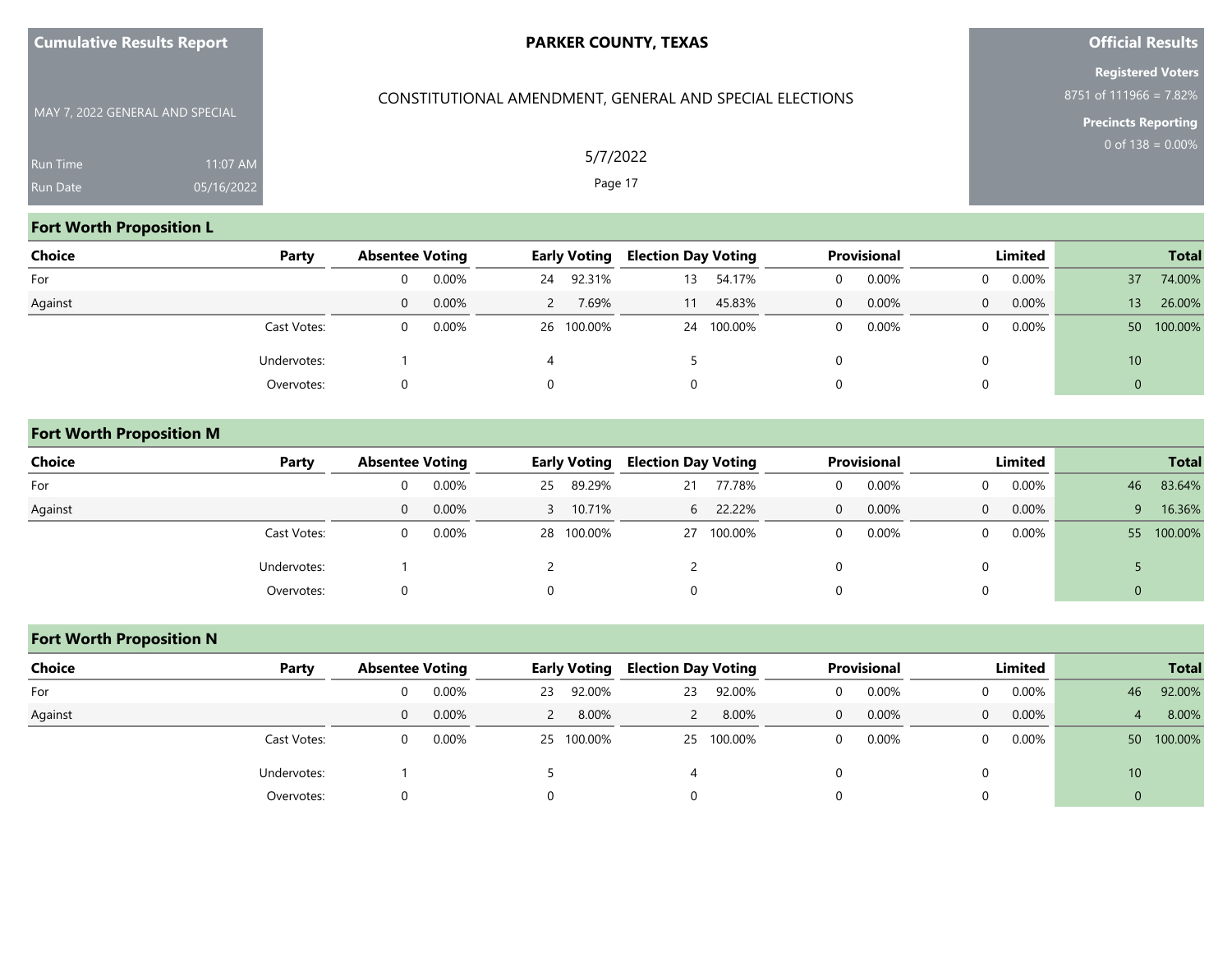CONSTITUTIONAL AMENDMENT, GENERAL AND SPECIAL ELECTIONS

## **Official Results**

**Registered Voters** 8751 of 111966 = 7.82%

**Precincts Reporting**

MAY 7, 2022 GENERAL AND SPECIAL Run Time Run Date 05/16/2022

## **Fort Worth Proposition O**

| <b>Choice</b> | Party       | <b>Absentee Voting</b> |       | <b>Early Voting</b> |            | <b>Election Day Voting</b> |            | <b>Provisional</b> |       | Limited  |          | <b>Total</b> |         |
|---------------|-------------|------------------------|-------|---------------------|------------|----------------------------|------------|--------------------|-------|----------|----------|--------------|---------|
| For           |             | $\Omega$               | 0.00% | 15                  | 62.50%     | 6                          | 25.00%     | 0                  | 0.00% | $\Omega$ | $0.00\%$ | 21           | 43.75%  |
| Against       |             | $\Omega$               | 0.00% |                     | 9 37.50%   | 18                         | 75.00%     | $\Omega$           | 0.00% | $\Omega$ | 0.00%    | 27           | 56.25%  |
|               | Cast Votes: | 0                      | 0.00% |                     | 24 100.00% |                            | 24 100.00% | 0                  | 0.00% | 0        | $0.00\%$ | 48           | 100.00% |
|               | Undervotes: |                        |       |                     |            |                            |            |                    |       |          |          | 12           |         |
|               | Overvotes:  |                        |       |                     |            | 0                          |            | 0                  |       |          |          | $\mathbf 0$  |         |

#### **Fort Worth Proposition P**

| <b>Choice</b> | Party       | <b>Absentee Voting</b> |       | <b>Early Voting</b> |            | <b>Election Day Voting</b> |            | <b>Provisional</b> |       | Limited  |          | <b>Total</b>    |         |
|---------------|-------------|------------------------|-------|---------------------|------------|----------------------------|------------|--------------------|-------|----------|----------|-----------------|---------|
| For           |             |                        | 0.00% | 18                  | 75.00%     | 13                         | 54.17%     | $\Omega$           | 0.00% | $\Omega$ | $0.00\%$ | 31              | 64.58%  |
| Against       |             | $\Omega$               | 0.00% | 6                   | 25.00%     | 11                         | 45.83%     | $\mathbf{0}$       | 0.00% | $\Omega$ | $0.00\%$ | 17              | 35.42%  |
|               | Cast Votes: |                        | 0.00% |                     | 24 100.00% |                            | 24 100.00% | $\Omega$           | 0.00% | $\Omega$ | $0.00\%$ | 48              | 100.00% |
|               | Undervotes: |                        |       |                     |            |                            |            |                    |       | 0        |          | 12 <sup>°</sup> |         |
|               | Overvotes:  |                        |       |                     |            | O                          |            |                    |       | 0        |          | υ               |         |

## **Fort Worth Proposition Q**

| Choice  | Party       | <b>Absentee Voting</b> |          | <b>Early Voting</b> |            | <b>Election Day Voting</b> |            | <b>Provisional</b> |       | Limited        |       | <b>Total</b> |         |
|---------|-------------|------------------------|----------|---------------------|------------|----------------------------|------------|--------------------|-------|----------------|-------|--------------|---------|
| For     |             | O.                     | 0.00%    | 22                  | 88.00%     | 20                         | 83.33%     |                    | 0.00% |                | 0.00% | 42           | 85.71%  |
| Against |             | $\overline{0}$         | $0.00\%$ |                     | 12.00%     | 4                          | 16.67%     | $\Omega$           | 0.00% | $\overline{0}$ | 0.00% |              | 14.29%  |
|         | Cast Votes: |                        | 0.00%    |                     | 25 100.00% |                            | 24 100.00% |                    | 0.00% |                | 0.00% | 49           | 100.00% |
|         | Undervotes: |                        |          |                     |            |                            |            |                    |       |                |       | 11           |         |
|         | Overvotes:  |                        |          |                     |            |                            |            |                    |       |                |       | 0            |         |

5/7/2022